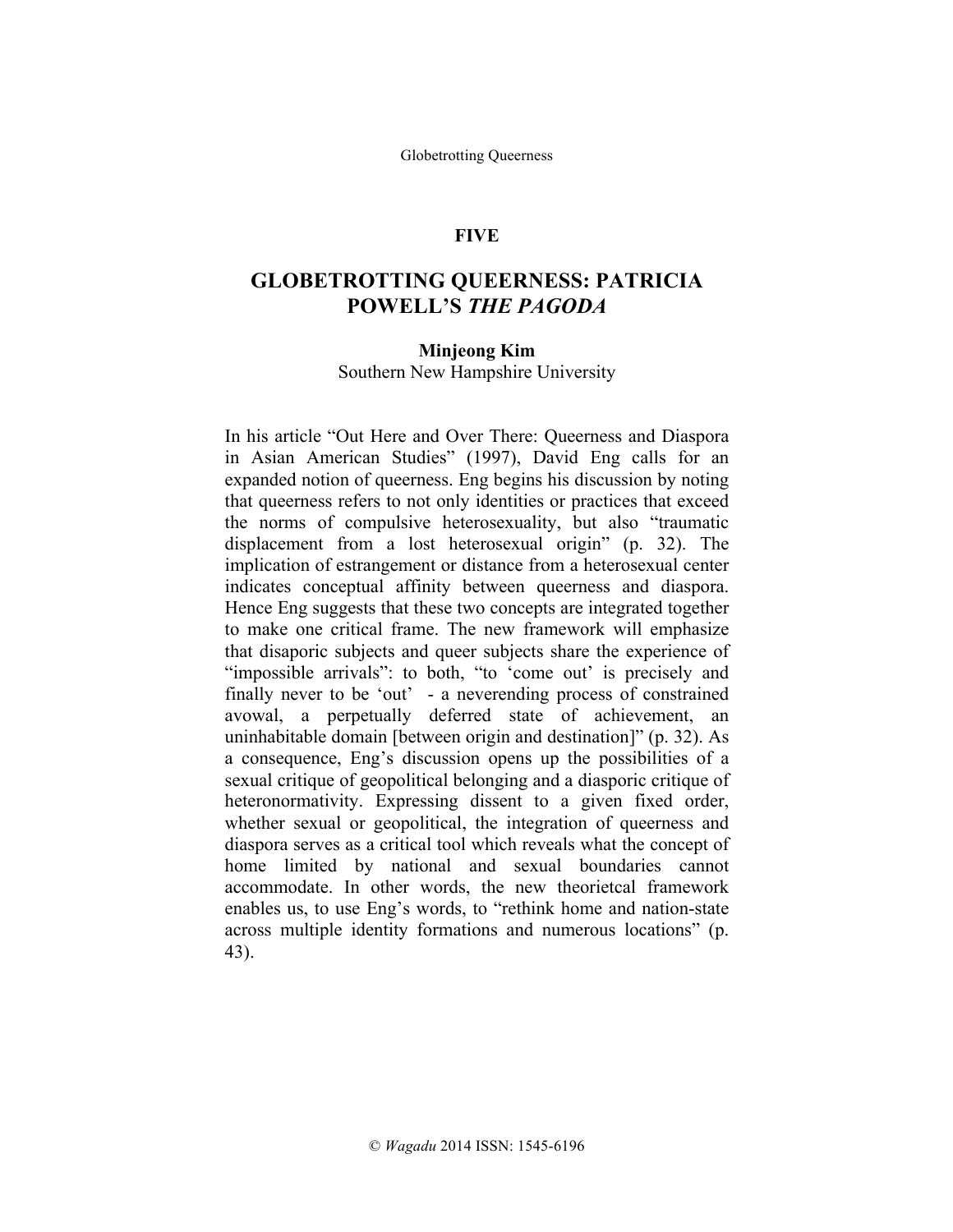In this essay, I discuss Patricia Powell's 1998 novel *The Pagoda*, using the queer, disaporic framework that Eng's analysis provides. I will begin this essay by showing that during Lowe's migration from China to Jamaica, the novel's protagonist embodies exile from home in its triple meaning – domestic space, national homeland, and our sexed body. As a result of this embodiment, Lowe's failure to belong to Jamaican society as a Chinese immigrant becomes inseparably intertwined with his failure to discontinue his male gender masquerade and to reclaim his female identity. Showing that Lowe's effort to return home rather reinforces his exile from home and makes it ever unreachable, *The Pagoda* demonstrates the untenability of the concept of home that supposes it as a fixed, static origin. Narrating the story of a queer disaporic woman who cannot be accommodated by the restrictive politics of belonging, Powell's novel then reveals the limits of the concept of belonging underwritten by heterosexual gender binaries and national boundaries. In the last section of this essay, I discuss the significance of the Pagoda. As a shifting, flexible locale that creates emancipatory possibilities for queer, disporic subjects, the Pagoda always stands in incomplete form.

#### **Home: Domestic, National, and Sexual**

A brief summary of the novel is necessary to get our discussion started. *The Pagoda* describes the life of Lowe (Lau A-Yin), a Chinese woman who emigrates to Jamaica in the mid-nineteenth century. Born a girl in China but raised as a boy by his Chinese father, Lowe grows up, uninhibited by patriarchal restraints, until puberty strikes. To see that his dream of having a son is frustrated, Lowe's father hurriedly marries Lowe to an old crippled man in the village. But Lowe tries to escape the forced marriage by taking a ship bound to the Caribbean. After the emancipation of slaves in 1834, the plantations in the Caribbean are in dire need of cheap labor to replace the former slaves, and the high influx of indentured laborers from India and China meets the need. To leave China, however, Lowe dons male clothing, because during the time,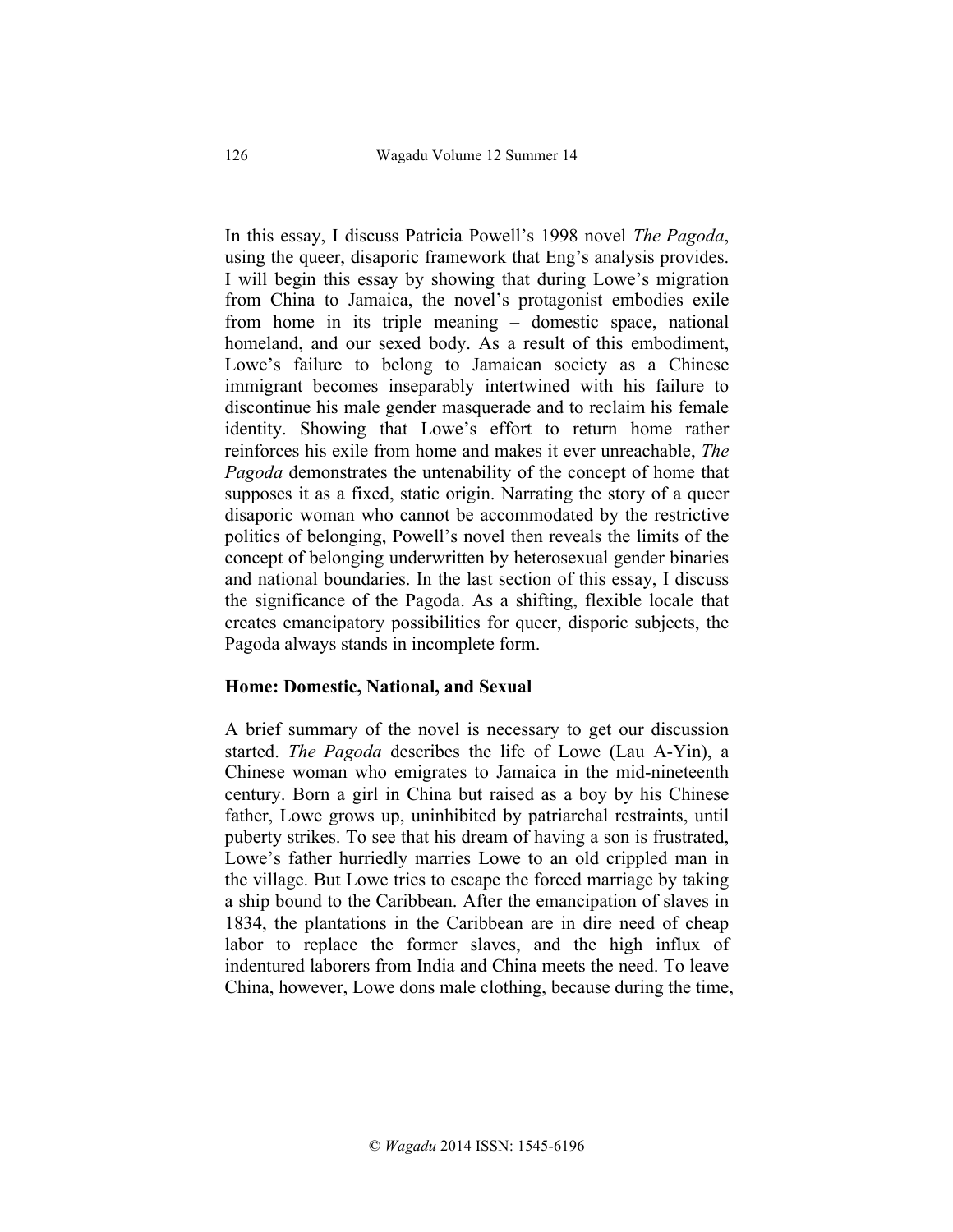China prohibits women's immigration. Unfortunately, Lowe's female identity is disclosed in the middle of the voyage by a man named Cecil, who trafficks laborers from Asia and Africa to Jamaica. After repeated rapes by Cecil, Lowe arrives in Jamaica, pregnant with his daughter Elizabeth, and with the male clothing permanently attached to his skin. Cecil opens a grocery shop for Lowe and takes a big share of the profit for himself, and to cater to the local demand to see a conforming, respectable shopkeeper in the neighborhood, Cecil sets up a fraudulent marriage between Lowe and Miss Sylvie. A dark skinned woman who passes for a white, Miss Sylvie has terrible secrets from her previous marriage: In fear of the disclosure of her true racial identity, she sent away the three brown babies who were born to her and her white husband, and when her husband became suspicious, she strangled him to death. Cecil found out these secrets, however, and to prevent him from making news of her crimes, Miss Sylvie yields to Cecil's pressure to marry the Chinese shopkeeper. Meanwhile, Lowe's shop prospers, and a family life begins with Lowe and Miss Sylvie as man and wife, and Elizabeth as their lovely daughter. Thus begins our protagonist's immigrant life and gender masquerade, which continue for thirty two years. Lowe experiences emotional turmoil everyday inside himself, but on a surface level, everything looks fine.

The novel begins, as Lowe wakes up in the middle of the night to write a letter to his estranged daughter Elizabeth. He starts to write "wildly, feverishly" (p. 7), but his letter is filled with negative sentences, such as "I am not your father like you think," "it is a long story, full up of a lot of deception, a lot of disguises," and "I am not what you think" (p. 8). Lowe does not write any positive sentence revealing who he is. He simply states that it is "almost impossible to reveal all of who he is" because "there is so much" (p. 9).

Lowe's letter writing is violently interrupted, when the news of the destruction of his shop arrives. The shop burned down to ashes,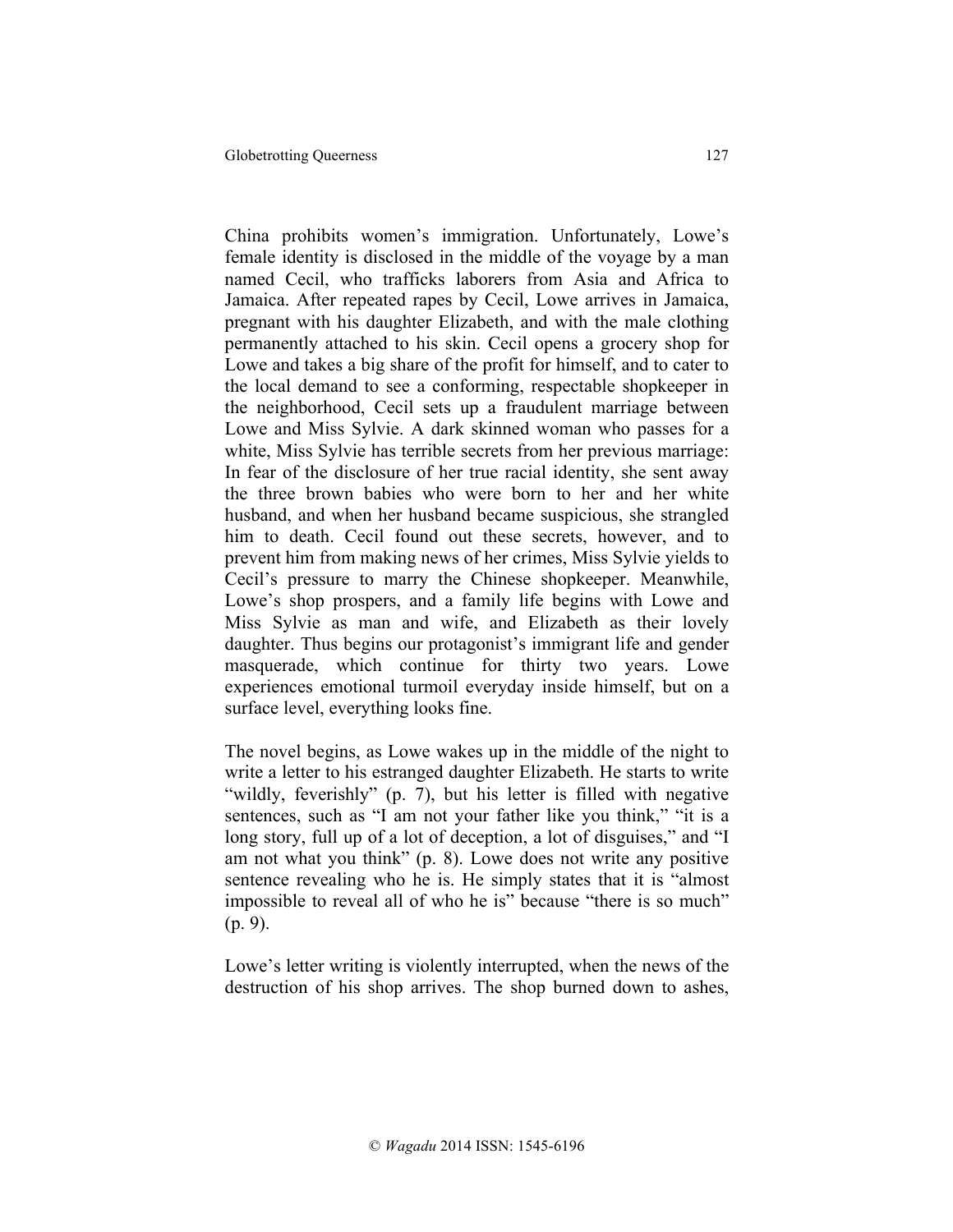because someone set fire to it. The central symbol of Lowe's thirty two years of "successful" immigrant life is completely gone. So is Cecil, who was sleeping in the shop. Having lost Cecil and the shop, Lowe is symbolically returned to his first day on the island, when he had to start a new life from scratch. But the first chapter of the novel closes, without providing a clue to who burned the shop for what purpose. Accordingly, a number of questions arise: Who is Lowe? What has he done in Jamaica? Why has his relation with his daughter gone awry, and why does he fail in his business?

A complete answer to these questions is not given until the last pages of the novel. Only there, he completes the letter that he begins to write in the opening pages of the novel, and readers are able to develop a full picture of Lowe's life history. In the finished letter to his daughter, Lowe writes:

> Ask anybody, I been writing you this letter for years. But maybe the shop had to burn down first, maybe Cecil had to die first, maybe Dulcie had to leave and Miss Sylvie, maybe I had to lose every damn thing first and fall down so low and so deep that I almost hit bottom before I could finish writing it finally. (p. 245)

That the novel's two ends are marked by Lowe's beginning to write a letter and his finishing it, respectively, suggests that the novel portrays Lowe's penitence for his life, which he says is "never lived fully" but "only halfway, only some of the time, and always sheltered, always through some kind of veil" (p. 245). The central thread of the novel's plot leads to the larger thematic of the novel: that is, from his penitence of the half lived life, Lowe develops an understanding of why he fails to live a full life, "not one that his father or Cecil had routed out for him, but one he could weed out for himself" (p. 39).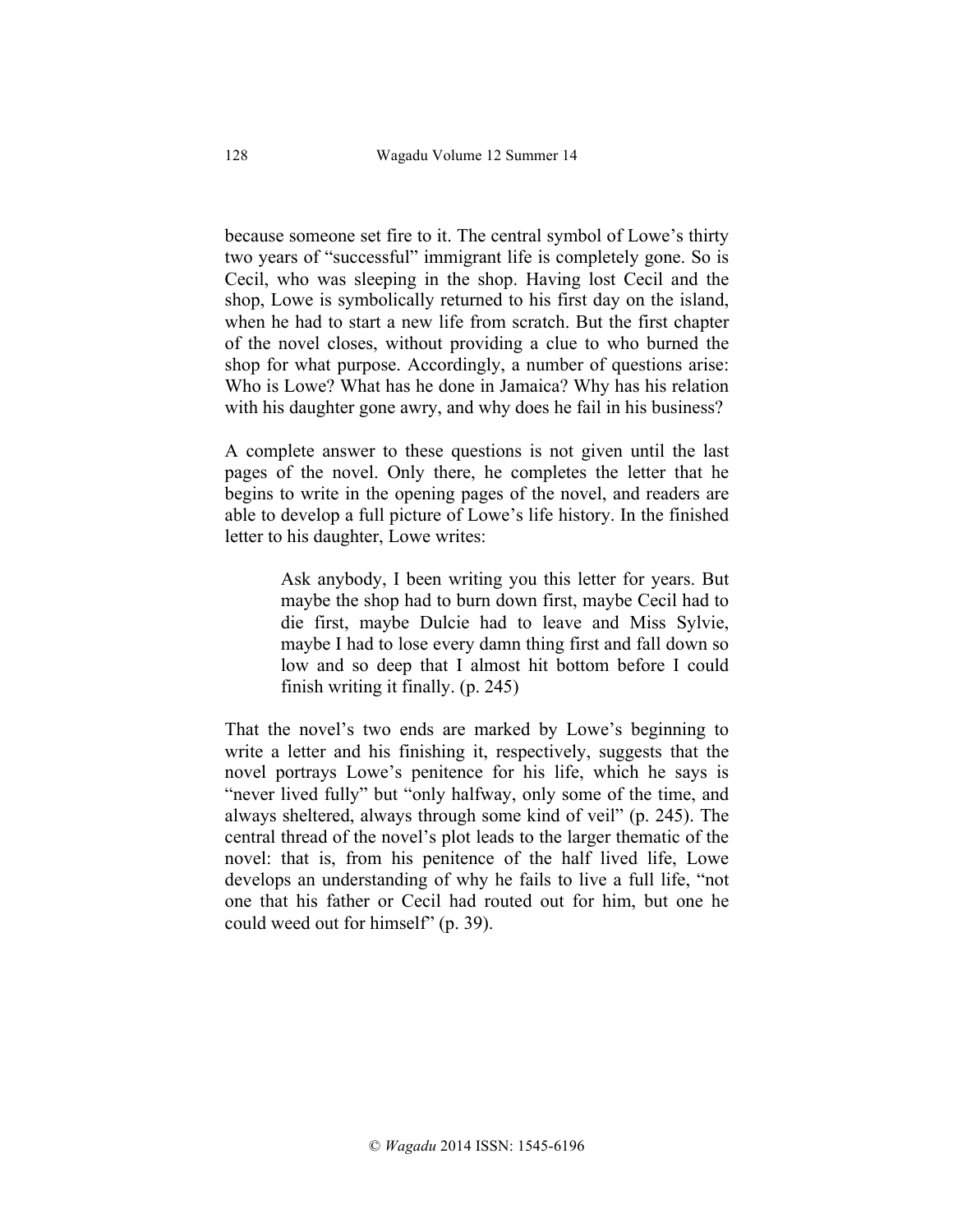Lowe's penitence of his veiled life begins, as he reflects on his girlhood in China and his turbulent relation to his Chinese father. About his father, Lowe says:

> A man with too many visions. A man full up of fantasies. A man who infused fantasy into a girl. A girl full up of filial piety. A girl wanting to remove the screen of shame from a father's face. Screen of hopelessness. A girl wanting her father's affection forever. A girl full up of her father's fantasy. A girl pregnant with her father's dreams. A girl with a bloated head full of dreams. A restless girl thinking of expeditions. (p. 139)

In this passage, Lowe thinks about his first diasporic experience. In Chinese patriarchal society where enjoying the "father's affection forever" is granted only to boys, and girls cast "the screen of shame" over their fathers' faces, Lowe's father forces his daughter to recognize her sex as a lack, failure, or atrophy. By bringing up Lowe as a boy, therefore, he exiles his daughter from her female body. In this regard, the devastating event that takes place shortly after Lowe turns thirteen – marriage to a crippled man in payment of a family debt – does not indicate his first displacement from home. The marriage certainly banishes Lowe from his native home, but this spatial displacement from parents' home to husband's home adds to and exacerbates the alienating experience that the young Lowe already experienced in her body: women's sexual diaspora from the ideal origin of maleness. $<sup>1</sup>$ </sup>

<sup>&</sup>lt;sup>1</sup> This idea is loosely based on Luce Irigaray's argument of "the repressed female imaginary" (p. 28) in her book *This Sex Which Is Not One*. Within the male economy which reduces female sexuality to the complement of male sexuality, women's sexuality remains an undiscovered, archaic civilization that cannot be understood or represented by the logics of the patriarchal Western traditions. Irigaray thus calls for the recuperation of the long lost home of women's pleasure, which is marked by contiguity and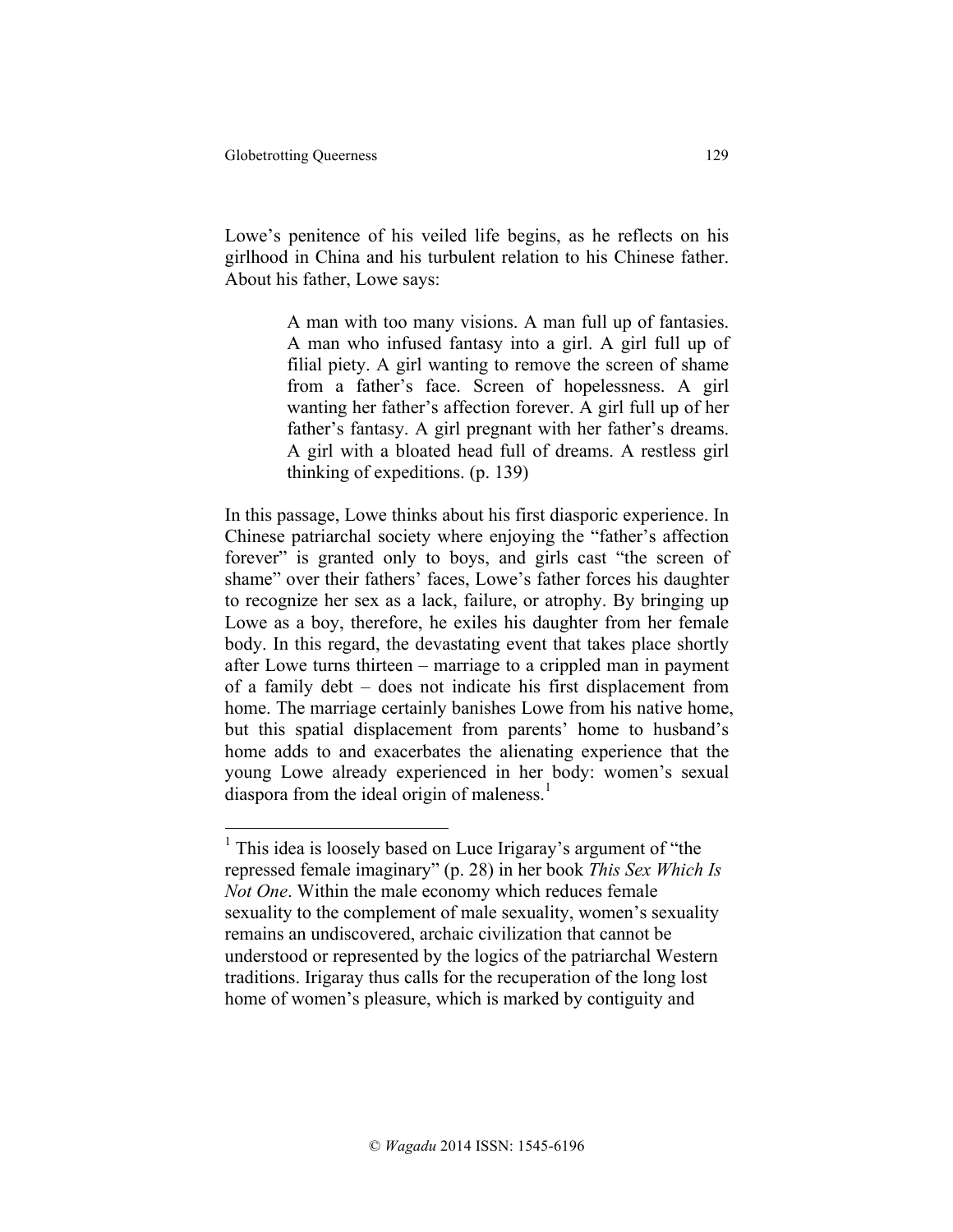After he is alienated from his home, he turns his gaze abroad, in search for an opportunity to return home. I emphasize that at this point, Lowe still tenaciously holds onto the stable notion of home. Put differently, our protagonist is dissatisfied with one home that Chinese patriarchal society provides but hopeful that somewhere outside China, he will find a better home. However, his desire to return home by leaving home is brutally frustrated at the edges of the nation. To make the meaning of this claim clearer, we need to take a brief look at the historical condition of China during the second half of the nineteenth century. In his study of the history of western penetration of China from 1839 to 1900, James Hevia (2003) shows that since the first Opium War (1839), a number of European powers – British, French, German, American, Russian, and later Japanese – vied in China to secure imperial hegemony. And China's attempt to keep its national integrity intact vis-à-vis the sheer pressures from these western countries resulted in the laws regulating women's immigration. Because patriarchal society imposes on women the responsibility of protecting the nation against the contagion of alien races, and because "women's sexual agency, our sexual and our erotic autonomy have always been troublesome for the heteropatriarchal state" (Alexander, 1997, p. 64), Chinese women are bound in the domestic sphere at the moment of crisis. To elude the iron clasp of the national father, therefore, Lowe puts on male clothing and gets on board a ship to Jamaica. He resents his father's negation of his female body, but he repeats his father's violence on his body by starting male gender masquerade. By initiating the transpacific journey, he meant to return to the home of his sexed body, but he is pushed further away from it.

 $\overline{a}$ 

multiplicity. But, as my discussion makes it clear later, I ultimately diverge from Irigarary, by disavowing the stable, unchaging notion of home that remains to be discovered and also arguing the impossibility of returning to the origin.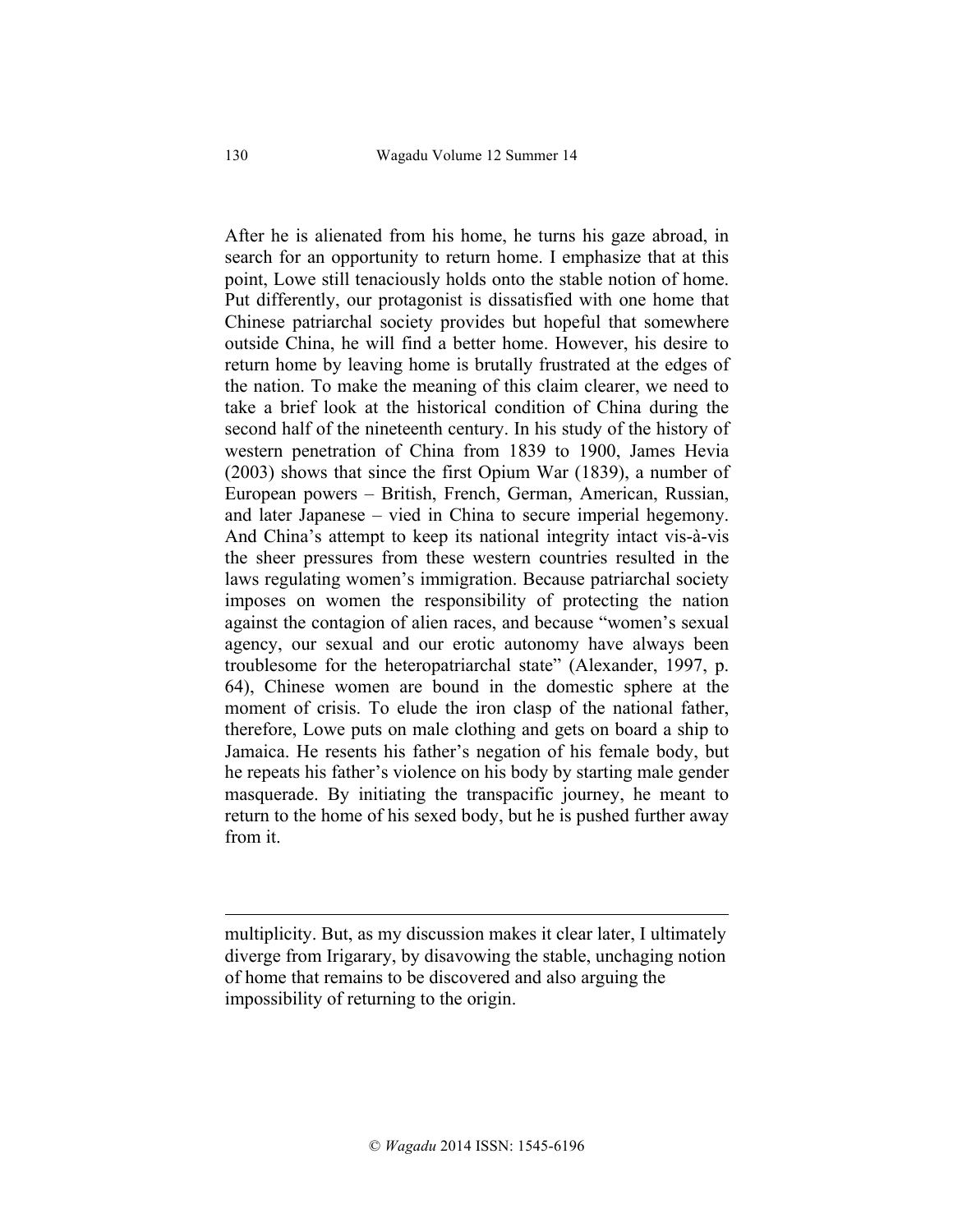During the voyage to Jamaica, our protagonist is particularly anxious about his gender identity. He does not know what to do with his male clothing. He would like to avoid the fate of lifelong gender disguise, but revealing his female identity en route not only means subjection to sexual violence and harassment by shipmates but also turns him into an illegal immigrant, making his dream of finding a new home in the West Indies impossible. When our protagonist agonizes over this difficult question, Cecil breaks through the layer of male clothing and rapes Lowe. As the only conniver of Lowe's female identity in Jamaica, Cecil uses his knowledge as leverage by which to control Lowe's life. The white man concludes that to keep Lowe's male clothing serves his interests better and prevents him from shedding it off upon arrival. The provisionary male clothing that the Chinese woman puts on for the journey becomes undetachable garments. In this regard, Cecil continues the role that Lowe's Chinese father played previously: Considering Lowe's female identity as an obstacle to legitimate belonging to a nation, the two men are bonded together to deepen Lowe's sexual exile.

Before we move on to the next section, I'd like to add a few more words about Cecil. In an interview, Powell says that Cecil is not only a "violator" but "a protector" and that "Lowe is not simply a victim" (1998, p. 191). This view of Cecil is reiterated in the novel when Lowe says, "he [Cecil] wasn't the kind of man one could easily box up into a category" (p. 144). In this statement, Lowe remembers that he was saved from backbreaking labour at the plantations, because the white man gave him "the keys to the shop and the bag of money to use as capital" (p. 13). He also remembers that Cecil saved him from sexual exploitation. As Cecil says, "You, the only Chinee woman on the island….Miss China Doll. Miss China Porcelain. You know what them do with the Chinee women in British Guinea. In Cuba. In Trinidad? Bring them to whorehouse" (p. 99). However, I woud like to emphasize that Cecil's white authority and the protection he provides hoodwinks Lowe and breeds a false sense of belonging. Cecil's exploitative aspects are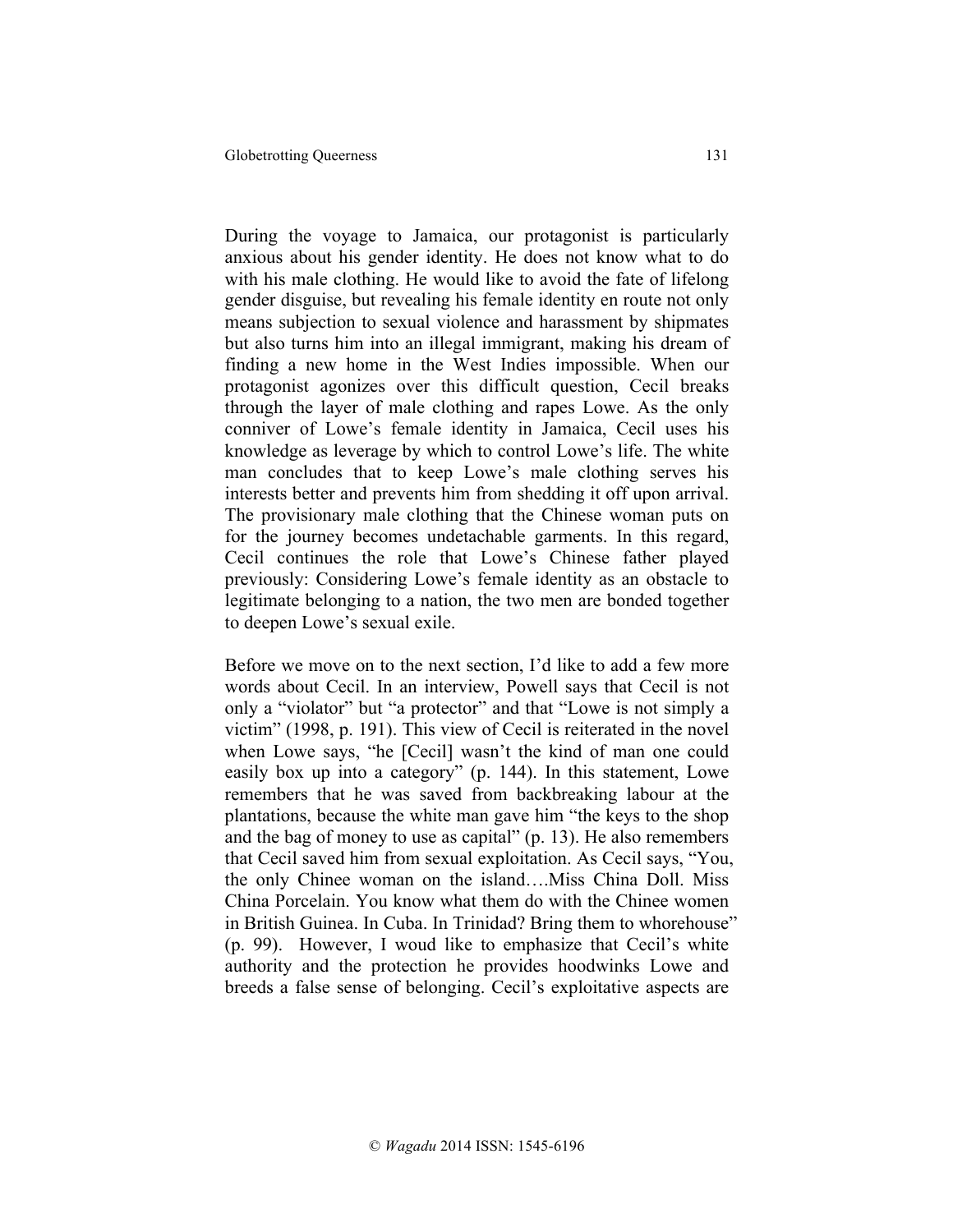irrefutably clear. He is a rapist, first of all, and even the seemingly benevolent act of setting up a shop for Lowe turns out to be a manipulative, self-serving device. Cecil complains to Lowe:

> During all this, Cecil complained. He wanted to know where the profit was from the capital he'd given Lowe. One hundred pounds. If, like a damn fool, he was allowing those nigger people to eat him out and what kind of blasted Chinaman was he, anyway. What kind of blasted China businessman. This he said with laughter clacking through his false teeth. (p. 97)

It is not until Cecil's death that Lowe realizes that Cecil served as his Jamaican father and carefully dictated his life down to every detail. For example, when Omar shows Lowe Cecil's land that stretches over two hundred and twenty-five and a half acres, Lowe finally sees "the way Cecil had thought through and arranged it for all of them so they could be comfortably tied there" (p. 119).

Lowe pays such a high price for Cecil's "protection." Wearing a false mustache in the shop and single-mindedly preoccupied with moneymaking, our protagonist falls to deep political slumber. Thinking that he is a respectable middle class man and that things look, by and large, okay, our protagonist gradually loses awareness of his triple exile from home.

# **Falling to Slumber: Further Away from Home**

Privileged by Cecil's protection, Lowe does his best to resemble the respectable citizen that Jamaican society approves. His Chinese racial identity calls into quesiton his belonging, but owning a lucrative business and leading a traditional, heterosexual domestic life, he seems to have found a new home outside home. Put differently, his economic comfort and his shelter protected from the threats from the dissatisfied black population instigate in Lowe the "mindful forgetting" (p. 36) of his exilic condition. However,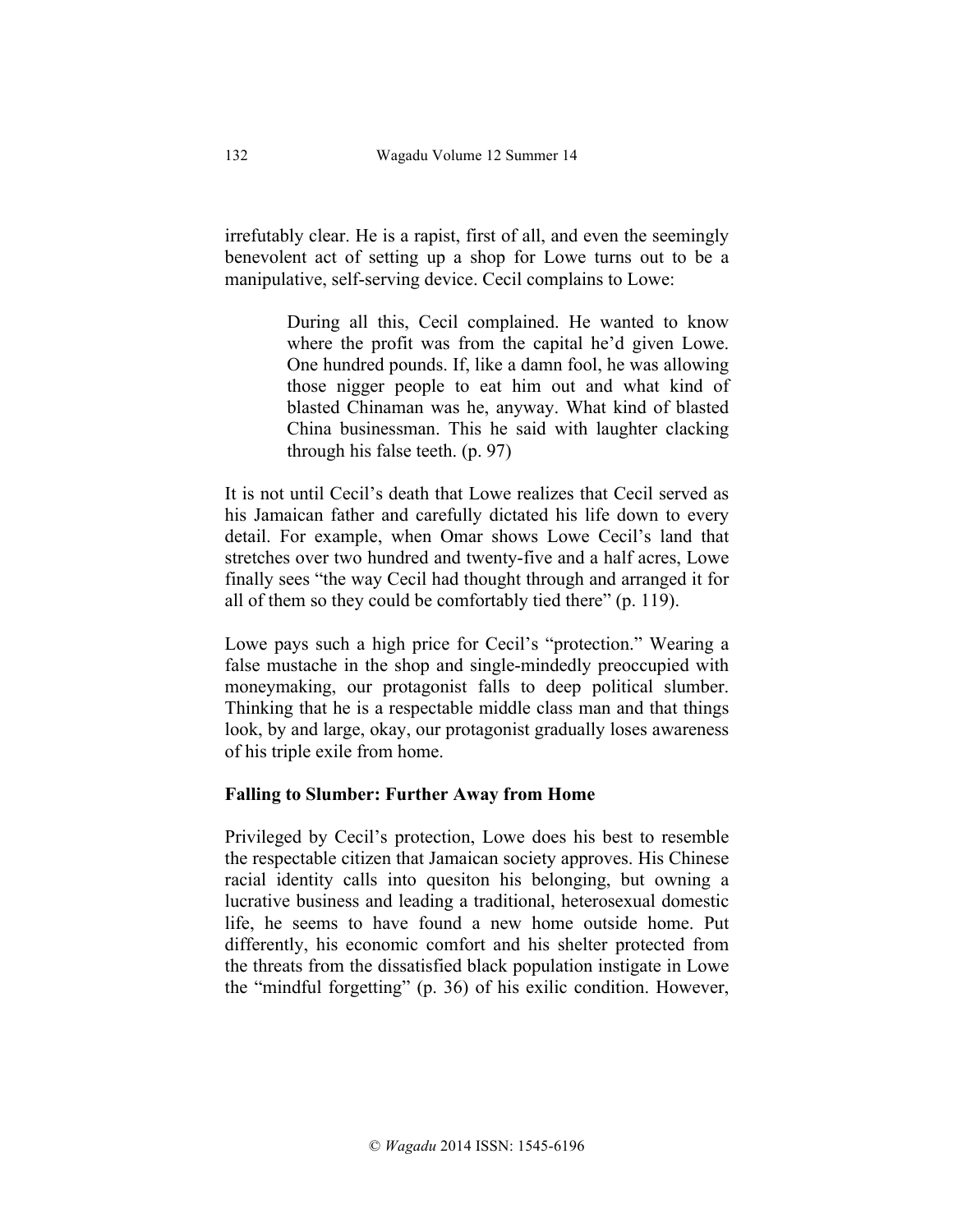Powell's novel shows that Lowe's sense of belonging becomes quickly outdated by the social changes that sweep Jamaican society after slave emancipation.

In the opening pages, Powell portrays the large scale emigration of Chinese indentured laborers into the West Indies. They are meant to replace former black slaves:

> He [Lowe] didn't know, then, that the ship was full up of stolen Chinese. That thin men spare as bones were piled in like prisoners and stowed tight with the chests of tea and silk, for sale to the highest bidder in the West Indies. He didn't know then that that was common accord, that not long before, the Negro people had met a similar fate and that now it was big business again, for the sugar estates were there devastated, broken down in financial ruin. Emancipation had come. Nobody was working for nothing anymore. And so the planters, to save face, had now turned their gaze east, looking for the cheapest labor they could find. (p. 17)

This passage is very important for our analysis of Lowe's life, because his arrival in the island as a yellow slave testifies to the moment when contradictory sites emerge, as "indigenous forms of work and cultural practices encounter the modern capitalist economic modes" (Lowe and Lloyd, 1997, p. 13). The recent work of Marxist thinkers demonstrates that capital, instead of using abstract labor and homogenizing labor forces, as Karl Marx suggests it does, rather profits by differentiating and manipulating laborers according to their racial, gender, and national locations.<sup>2</sup>

 <sup>2</sup> Lisa Lowe and David Lloyd argue, "one of the distinct features of global restructuring is capital's ability to profit not through a homogenization of the mode of production, but through the differentiation of specific resources and markets that permits the exploitation of gendered [and racialized] labor within regional and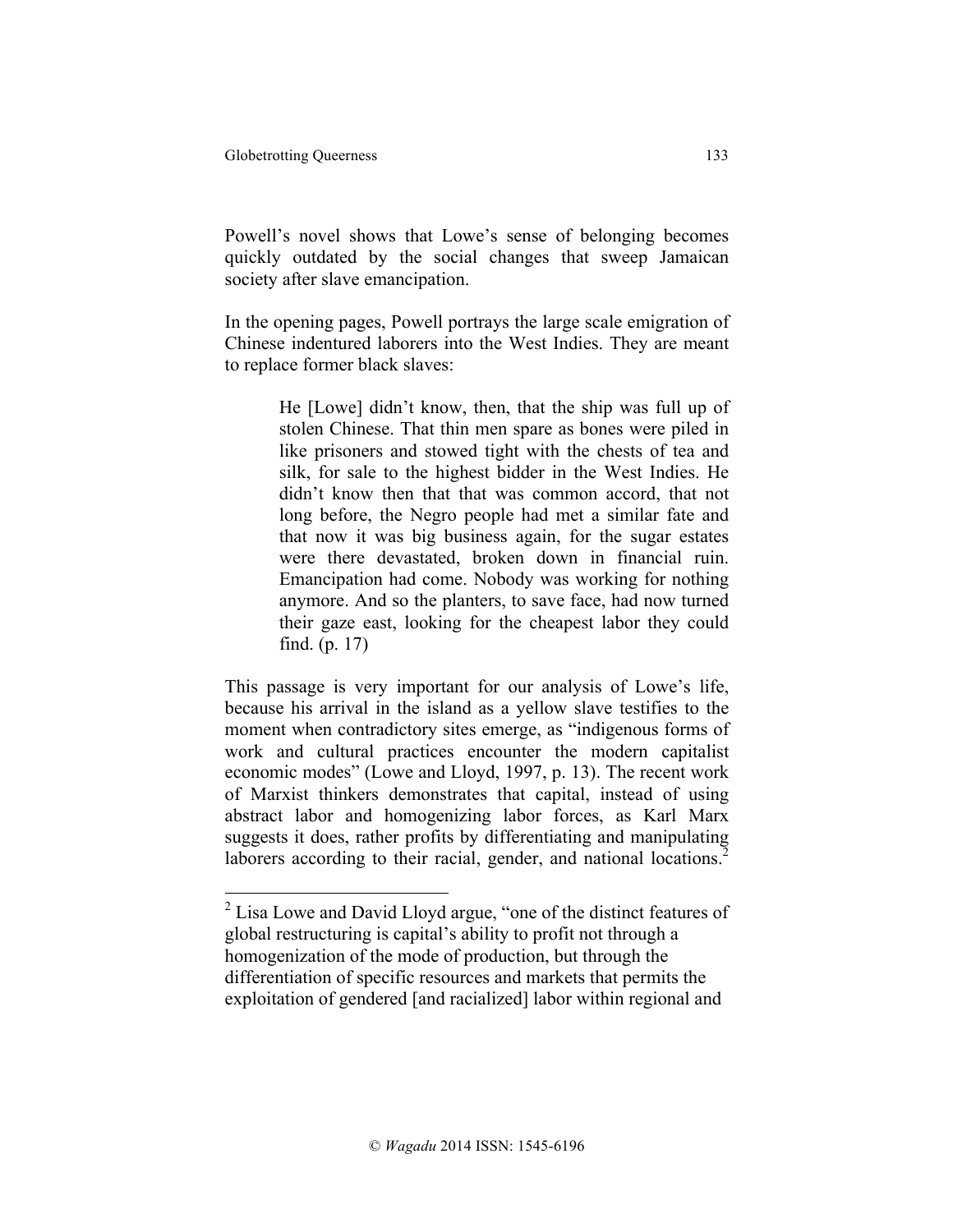Portraying Jamaican society's restructuring after the emancipation of the slaves and foregrounding the increasing presence of the Chinese population in the Caribbean, *The Pagoda* brings into sharp relief these contradictory sites in which new social formations based on the needs of the post-emancipation transnationl economy consistently revise the old notions of citizenship, normativity, home and belonging. In the midst of these social transformations, our protagonist cannot afford to sustain the pre-emancipation notion of a well-assimilated citizen.

Meanwhile, indentured laborers from Asia quickly improved their social position in the Caribbean<sup>3</sup>, with the result that "by the late 1880s, the Chinese had become identified as a largely small trader class within the interstices of the colour/class social hierarchy of Caribbean plantation society, jostling side by side with other ethnic groups in the same middleman occupations: the Portuguese in British Guinea, many Indians and Creoles" (Lai, 2004, p. 16). Consequently, the migration of labor force from Asia during the nineteenth century led to a third tier racial hierarchy, with Asian immigrants situated as middlemen under the white elites and above

national sites." (p. 20). For more detailed discussion, see "Introduction" to *The Politics of Culture in the Shadow of Capital*. 3 In "'A spirit of Independence' or lack of education for the market? Freedmen and Asian Indentured Labourers in the Post-Emancipation Caribbean, 1834-1917" (2000), Pieter Emmer analyzes the causes of Asian indentured laborers' quick success. According to him, "the plantations showed a sustained and high rate of economic growth for the years from 1750 to 1850" (p. 153). And the two groups' different responses to "the most reliable employment sector in the region" (p. 161) after emancipation in 1834 separated the Asian workers' relative high performance from the freedmen's relative low performance: the freedmen left the plantations as quickly as possible, to lose chances to earn market wages, and the Asian indentured laborers took advantage of the continuing high productivity of the plantations.

 $\overline{a}$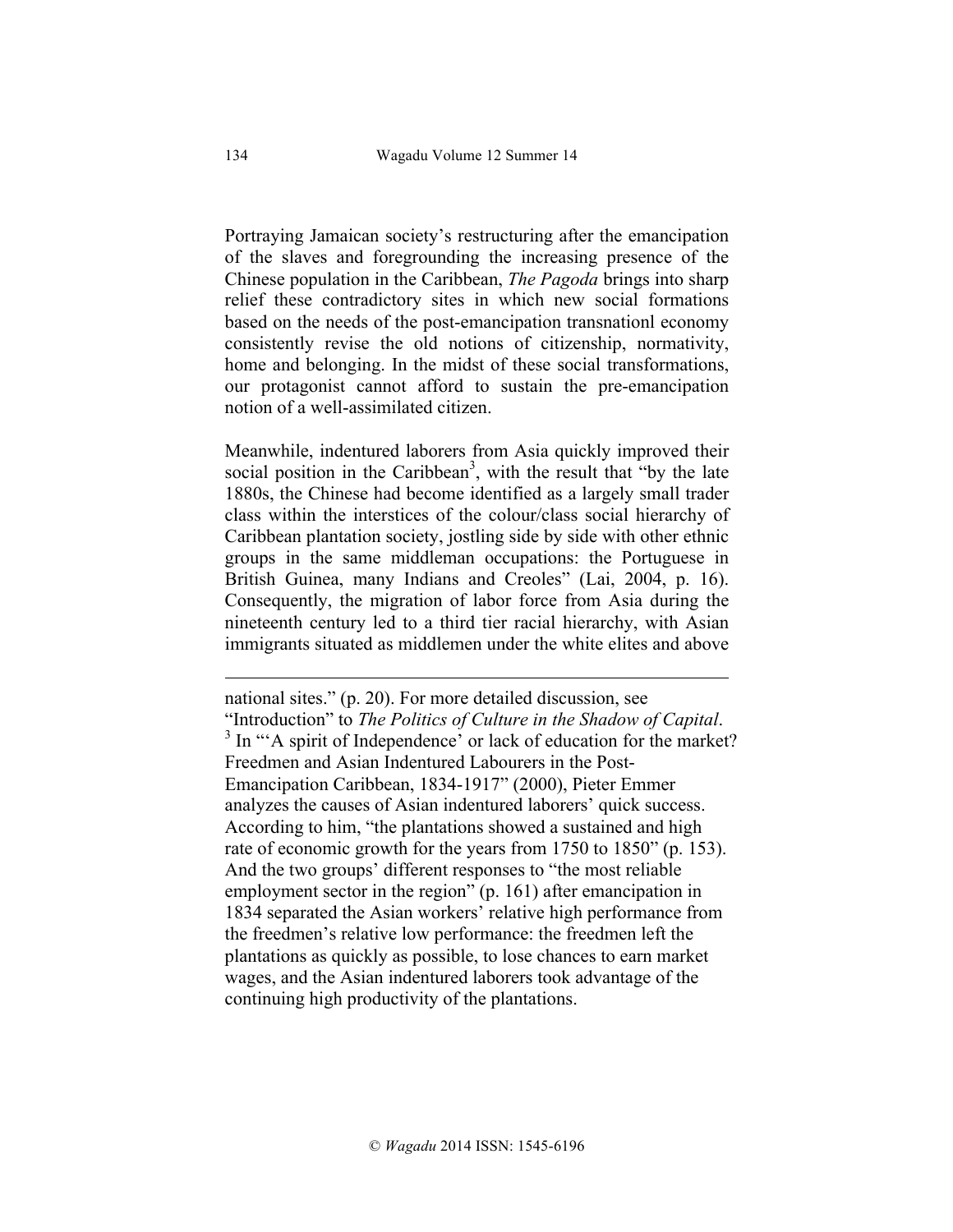the settled population that comprised the black and free colored people. The quick, remarkable advancement of the Asian workers' status, however, provoked the settled population's anxiety and resentment. As Edna Bonacich claims, "the establishment of Chinese grocery shops that extended throughout the island prior to 1911 had brought vividly to the attention of the entire population that these once humble laborers were displacing the native Jamaicans as the shopkeepers of the country" (1973, p. 590). The settled population's antagonism to the Chinese eminence in the economic sphere shows us just one facet of what Lisa Lowe and David Lloyd call the "discoordinated structure of civil society" (p. 14). As the old cultural practices based on slave exploitation are replaced by transnational capital's explotation of racialized labor from the outside of the national boundaries, the old concept of who belongs to the West Indies becomes highly contested. In other words, while our protagonist grooms his false mustache and checks his grocery inventory, practices that draw upon the preemancipation notion of the assimilated, normative citizen as a heterosexual middle class man, Jamaican society is moving forward fast, to demand a completely new concept of belonging.

Caught in the breach created when post-emancipation capitalism cannot fully dictate the pre-emancipation social relations, most of the Chinese characters in Powell's novel refuse to think seriously about their contested social standing. Lowe's friend Kywing is a good example. He thinks that it is tactically prudent to be apolitical. When Lowe suggests the idea of the Pagoda to Kywing, for example, the latter dismisses it as too an ambitious plan. Kywing instead emphasizes "we just come here to catch we hands, sell a few things, catch we hands. Some of us going back home, as soon as the contract finish" (p. 40). Equating belonging with national origins, and viewing himself as a temporary visitor bound back to his native homeland, Kywing thinks anachronically within a preemancipation frame, living in a post-emancipation age.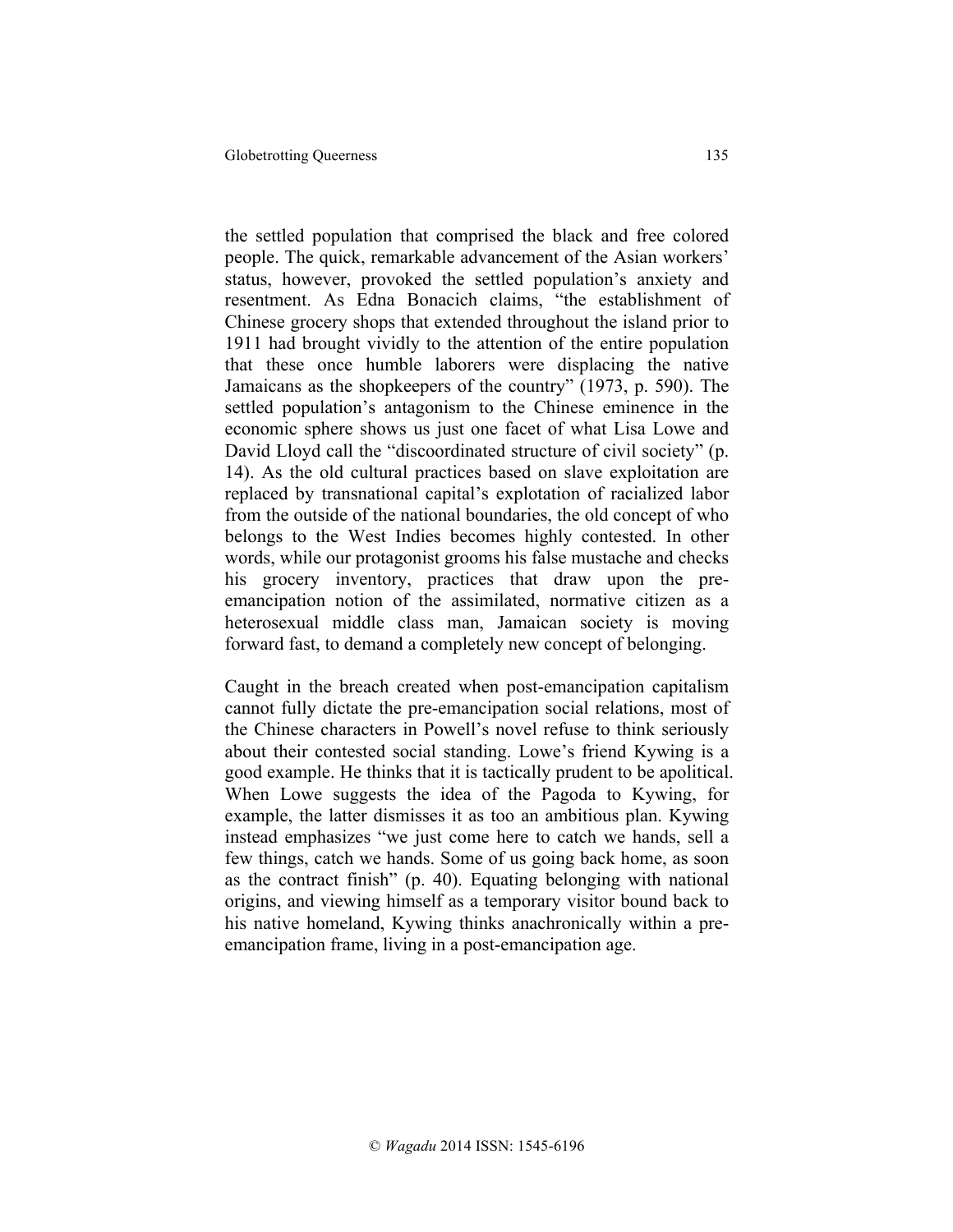Unfortunately, for the past thirty two years, our protagonist has not been much different from Kywing. Despite the increasing anti-Chinese sentiment, Lowe believes that he would receive an exceptional treatment: "though it was common accord for them [black population] to burn down the Chinese people's shops …and to clear his people out of the country, he never thought they'd turn on him" (p. 32). Yet, the destruction of the shop rudely awakes Lowe from his long political slumber. He is made to question his long held notion of belonging. If the shop serves as the economic pillar that supports his understanding of the middle class man as the normative citizen, its disappearance causes the shopkeeper to confront the difficult question of belonging head on. And Cecil's death, another important event that accompanies the destruction of the shop, provides an impetus to Lowe's development as a new political subject in the West Indies. As I argued earlier, Cecil serves as Lowe's Jamaican father, and under the auspice of the white man, Lowe is allowed to ignore his diasporic condition. After Cecil's death, however, Lowe begins to look at his host country with naked eyes not shrouded by the white man's protection. Right after the fire, he realizes that "the Negro people must have secretly despised him for being there, secretly they must have envied him and his shop and his relationship to Cecil and Miss Sylvie" (p. 13). He suddenly confronts himself as an "outsider, foreigner and newcomer (p. 31)" to his host country.

Over the course of the narrative, Lowe grows to understand complicated ways in which Jamaican society reorganizes its social, political, economic structures in tandum with unprecedented racial and social formations after the official end of slave exploitation. In the novel, his improving knowledge of emancipated Jamaica gives rise to a desire to build a Pagoda, a Chinese meetinghouse or cultural centre. I will discuss the significance of the Pagoda more in detail in the last section of this essay. At this point, one interesting episode deserves our attention for what it reveals about Lowe's developmental trajectory. Initially, Lowe's idea of the Pagoda is not well received by his Chinese friends. The following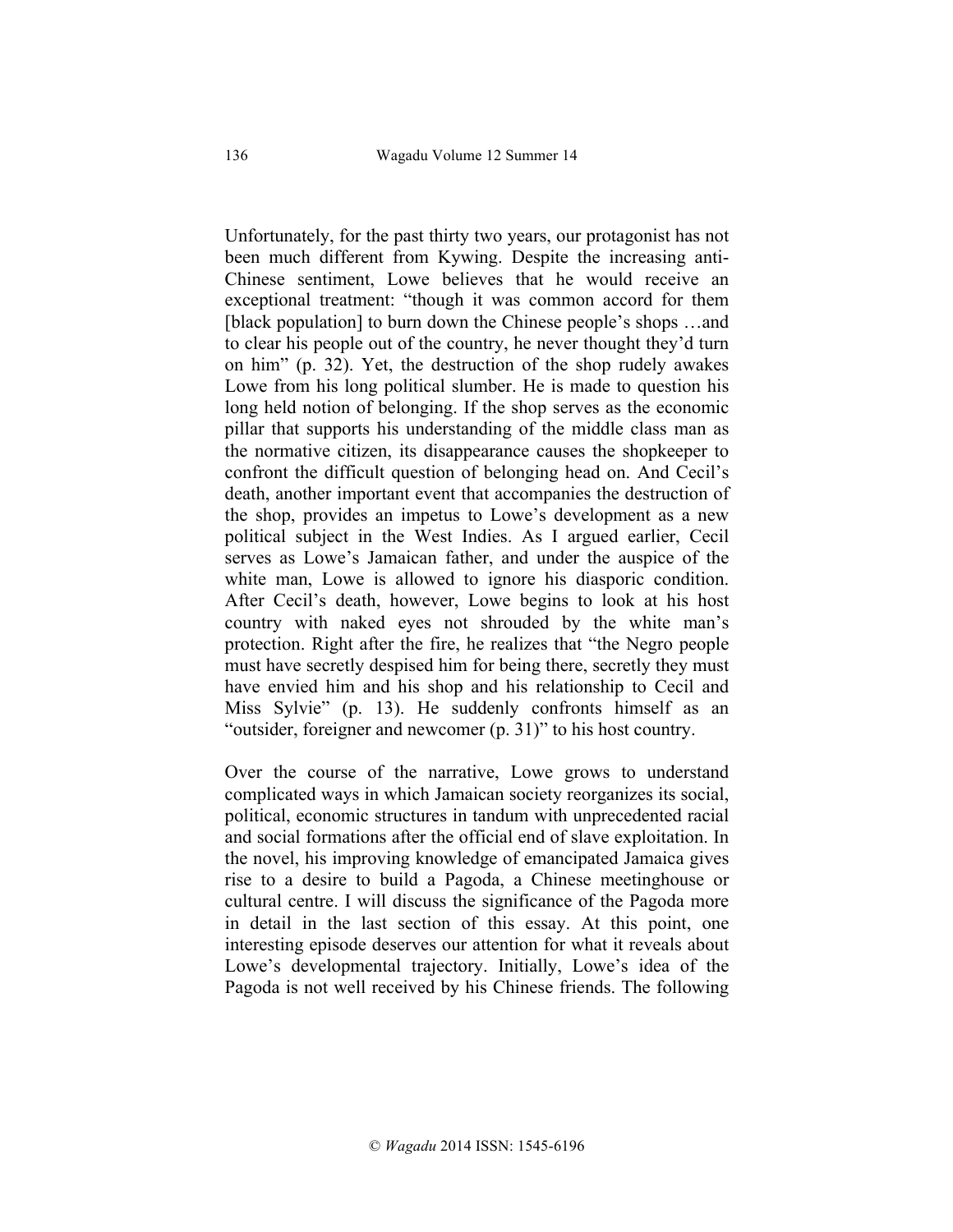passage describes Mr. Heysong's response to the proposed building of the Chinese centre:

> He [Mr. Heysong] scrutinized Lowe with watchful eyes, and to break up the silence Lowe told him about the center. The man said nothing, he only wheezed into the gloom and jerked up his head now and again as if wondering what the hell all of this was about. Lowe was crushed. It was not what he expected, though in truth he knew not what he'd expected. Still, the man could have been more forthcoming. They were, after all, compatriots. He felt self-conscious and foolish all of a sudden and wish he had worn the mustache, and not this flowery hat but the solemn black felt. Did the man know they had just burned down his shop? That he had nothing now, just pure dreams? Did this man know that he no longer felt comfortable in his clothes, in his skin, that the persona that had once clothed him, shielded him, had come undone and there he was now, just unraveling? (p. 174)

Lowe is disappointed by his friend's lukewarm response to the centre. More specifically, he is disappointed by Mr. Heysong's naïve, anachronistic thinking. Lowe's recent experience taught him that Chinese workers in the Caribbean could not simply be a replacement of the former black slaves. Instead, the Chinese worker is deeply embedded in the Caribbean cultural space that keeps shaping itself in response to the political, economic needs of emancipated Jamaica. Lowe knows that belonging is no longer determined by nation states or the concept of indigineity. Insightful as it may be, Lowe's idea is less interesting than the way he expresses it. Revealing his objection to Hyesong, Lowe wishes that he wore "the mustache, and not this flowery hat but the solemn black felt." Here, we observe that Lowe's understanding of the Chinese location in Jamaica is expressed in gendered terms. Confronting the destruction of the shop, which once shielded him and enabled a comfortable life on the island, Lowe loses what he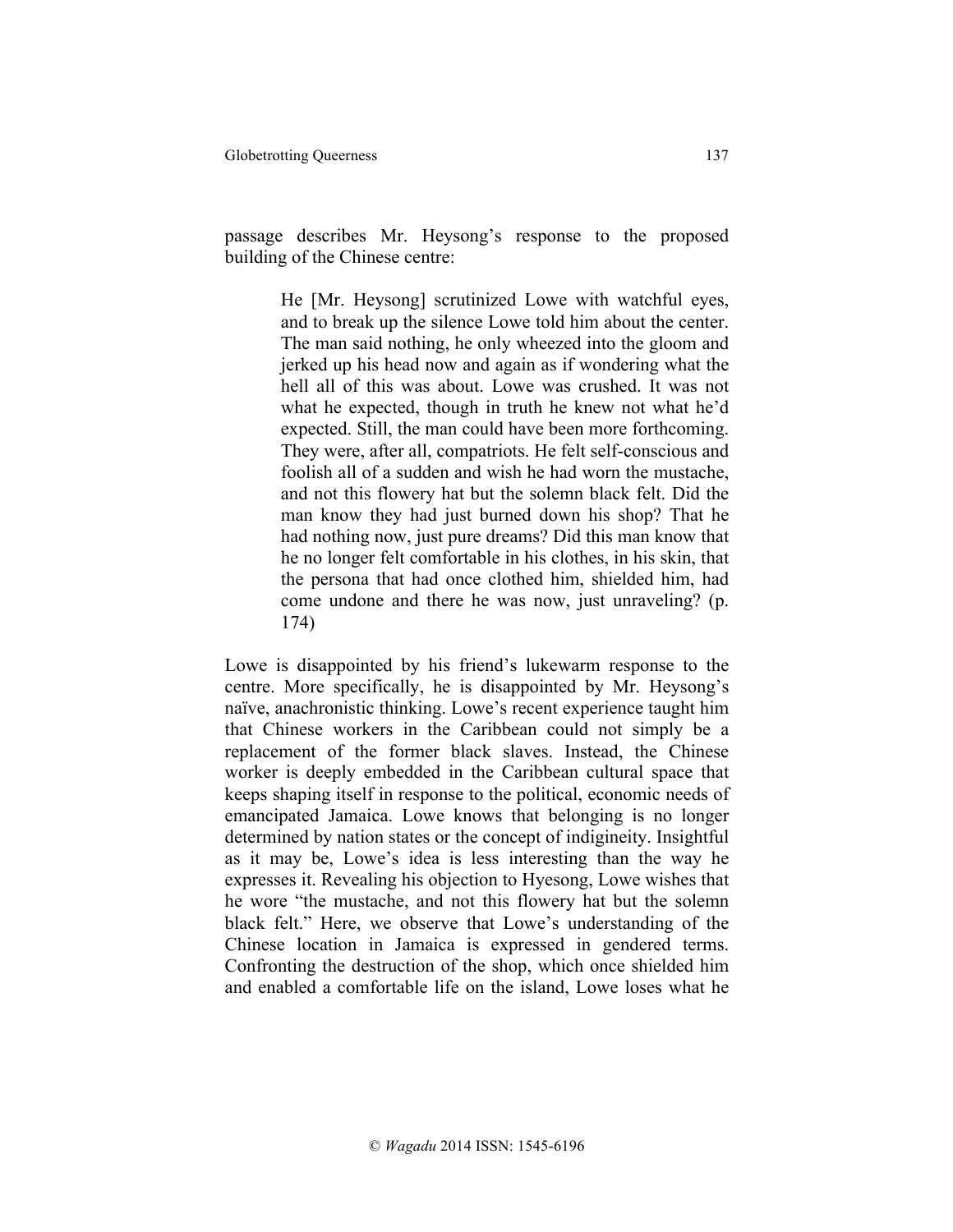has thus far conceived as an important pillar of his belonging to Jamaica: his middle class identity. And this loss leads Lowe to question the other important pillar of his belonging – that is, his male identity. The last sentence of the previous passage is significant in this context. Lowe pays attention to his gender. He understands that if the shop can disappear over night, it means that "the [male] persona that had once clothed him, shielded him, can come undone." After the loss of the shop, Lowe rethinks his long held definition of the assimilated Jamaican citizen as a "middle class" "man."

Lowe's inner monologue takes us back to David Eng's discussion with which I opened this essay. Lowe's meditation in the previous passage reveals that if the triple meaning of home coalesces in Lowe's body and if his exile is defined not just geographically but sexually, as I argued in the first section of this essay, Lowe's attempt to formulate new belonging in Jamaica involves a simultaneous exploration of his geographic liminality *and* his sexual liminality. What the previous passage suggests, then, is that our protagonist's acceptance of his queer identity provides a language with which he expresses his deconstructive criticism of the restrictive politics that define home as a return to the native country or a heterosexual centre. This reading invites us to ask Eng's questions again: How does Lowe's queering of his sexed body expand its critical function? What does Lowe's queer identity suggest about his transnational location and disaporic condition? These questions lead us to an examination of two important female characters: Joyce and Miss Sylvie.

### **Impossible Return Home**

The first description of "fabulous Joyce" (p. 58) is strategically located in the novel to follow Lowe's lonely dinner in a busy restaurant. In this restaurant, Lowe feels he is "so badly in need of community and of love" (p. 56). In the ensuing scene, Lowe remembers his first kiss with Joyce: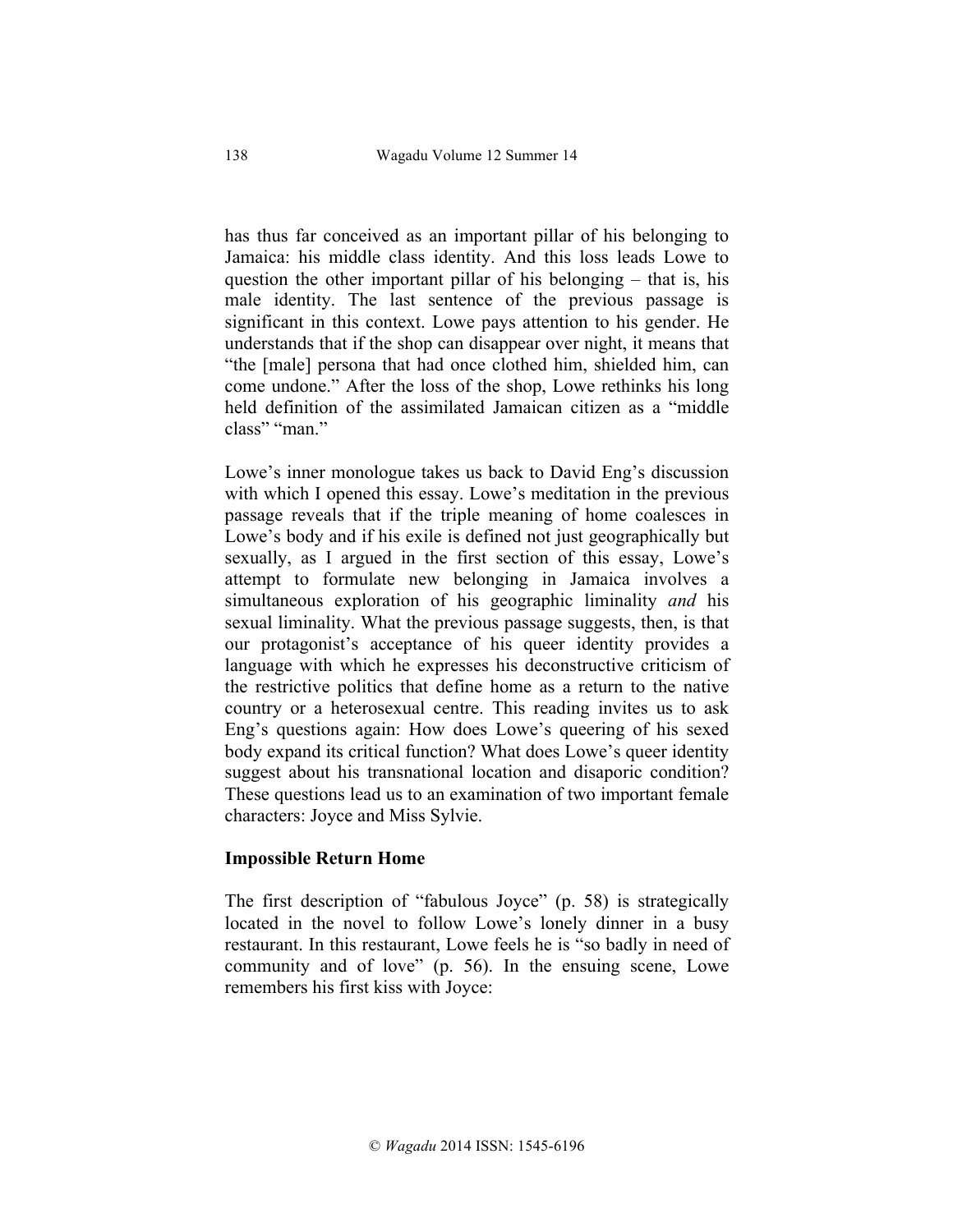Then one day when she leaned over to indulge him in confidence, she clamped her wide-open mouth on his lips. At first he struggled, and the pressure of her hand on the back of his neck was strong and kind. His breathing by this time had stopped, his stomach turning into metal, and his tongue lay logged in the wide-open door of her mouth, while hers darted and burrowed, and slivered and cornered. He worried about Elizabeth, who might awake from the fuzzy edges of sleep, and about the villagers who might descend on the shop at any moment, herded by Mr. Fine. He worried about the dribbles of saliva leaking from either his mouth or hers, he couldn't quite tell, and he opened his eyes slowly, peering out at the solemn world behind her head. He saw that the light had changed, that the sun was softening, and that shadows were more diffused. He saw the quivering edges of his mustache from the corners of his eyes. (p. 59-60)

About this scene, Powell comments that Lowe is "aroused" by Joyce's kiss<sup>4</sup> (Smith, 1996, p. 325). And to keep in line with the author's self-explanation, critic Jason Frydman also argues that Joyce's kiss "draws Lowe out of his trauma-induced sexual blockages" (2011, p. 106). What I think both Powell and Frydman assume in their comments is that Joyce appeals to Lowe's female body and his homosexual desire. Homosexual, not only because of

<sup>&</sup>lt;sup>4</sup> Powell explains, "one of the protagonist's customers who had been trying to seduce him/her for a while finally seizes the moment and kisses Lowe. And I think he is aroused. For in his/her own way, s/he had been going along with the seduction. But can you imagine Lowe's terror? The fear of whether people will see, the woman's husband, the villagers – hence Lowe's furtive glances at the world passing by outside, the incredible attention to detail that occurs on the page at that very important moment. (…) There is the fear that the kiss could go further and his/her "true" identity be realized" (Smith, 1996, p. 325).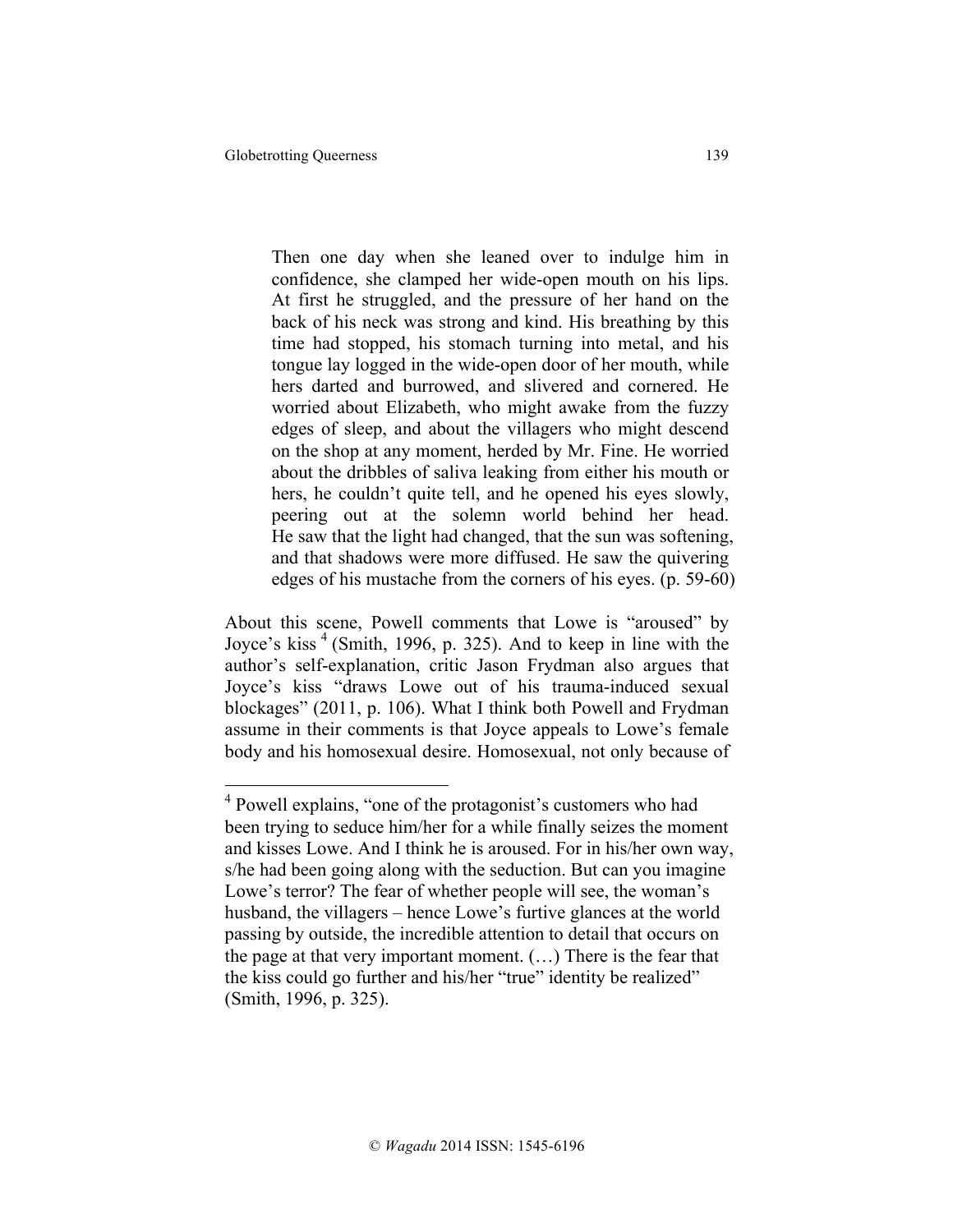Joyce's later confession that she has always known Lowe's female identity but because of Lowe's response to his sexual arousal: to see that his female body responds to Joyce, Lowe gets terrified by the forbidden homosexual desire. Quickly recognizing the threat that the transgressive kiss poses to his social status, Lowe stifles his arousal by looking at his mustache and retrieving his masculinity.

The kiss scene is important, because Joyce draws Lowe's attention to his long suppressed female body and sends subtle invitations to be a woman. It seems that Lowe responds to Joyce's invitations to a certain degree: Lowe narrates, "he couldn't pinpoint exactly when he began to discover that he liked things of flowing silk and neat lines, when his appreciation for subtle colors instead of dark solemn ones crept up on him….he found he was no longer comfortable in his netted merino [that binds his breasts]" (p. 165- 6).

Lowe's relation to Joyce does not develop any further, but Miss Sylvie picks up where Joyce left off, for the purpose of returning Lowe to the lost land of womanhood. It is not accidental that since the destruction of the shop, our protagonist rethinks his domestic arrangement with Miss Sylvie. Indeed, the question of discontinuing his male gender performance necessarily indicates that he puts an end to his heterosexual domestic life. Perceiving that the end of her fraudulent marriage is looming on the horizon, Miss Sylvie suggests to Lowe that they go to a new place where they can start afresh and Lowe can become a woman. Yet, Lowe knows that he cannot become a woman. He does decide to stop his male performance and unbinds the netted merino. Surprisingly, "they were still there" (p. 166), but he realizes that is as far as he can go. After living as a man almost all his life, the home of the female body disappeared beyond all bounds. Furthermore, for the lack of chances to learn about the patriarchal expectations of an attractive woman, he cannot act as one: he cannot picture himself "smothering inside one of Miss Sylvie's tall frocks with the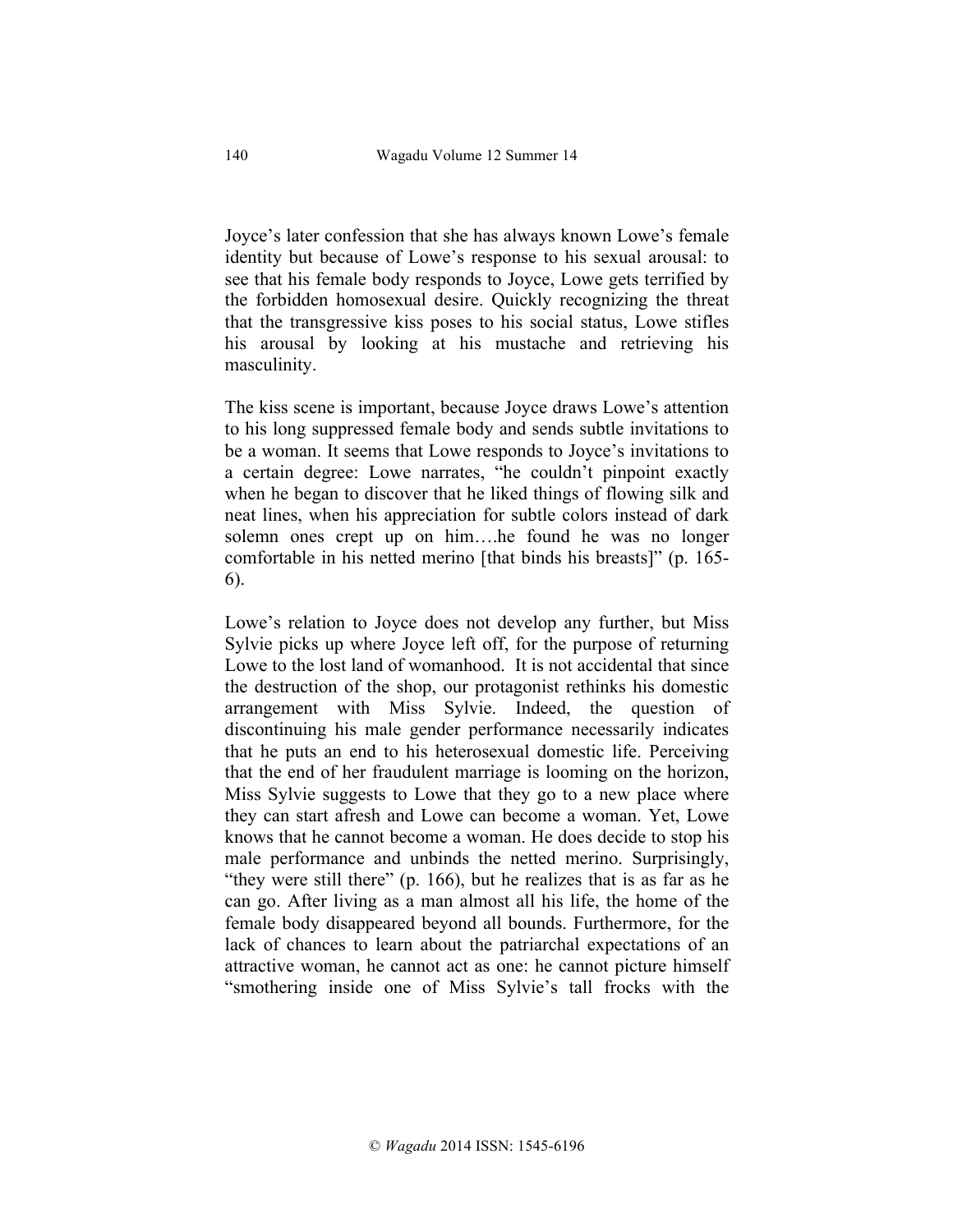billowing hips, not to mention the frightful corset that Omar and Dulcie would have to fight to get him into" (p. 193).

Lowe's understanding of his distance from a heterosexual origin proceeds further. In the following, he reflects on Miss Sylvie's proposal:

> What she wanted he did not know but he could well imagine: a place where she'd be free from her memories, from the past, a place that would absolve her somewhat, wash her hands clean. But there wasn't such a place, that he knew; look at how far he had come, so many thousands of miles, running and running, and look how he'd brought everything intact. (p. 194)

Lowe's refutation of Miss Sylvie's suggestion can be explained in Eng's terms: Miss Sylvie's dream of Lowe's womanhood draws upon such notions as sexual origin, definite arrival and final destination, but these notions run contrary to the queer and disaporic protagonist's suspension between origin and destination. By questioning Miss Sylvie's idealized assumption of final arrival, therefore, Lowe advances his queer, disaporic critique of the restrictive, categorizing notion of home: as his sexual identity is displaced from a hetersosexual center and moves away towards something else, without becoming a fixed identity within the grids of compulsive heterosexual normativity, he is moving from one location to another on a geopolitical map, without ever arriving at a final destination.

It must be clearer by now why Lowe's relation to Miss Sylvie ultimately disintegrates. In Lowe's mind, his wife's fantasy of lost womanhood plays those of her Chinese father and Cecil, just in a different chord. If the two father figures commit violence upon Lowe's body by negating his femininity and thus exiling him from his sexed body, Miss Sylvie now threatens him by assuming that the body beneath his male clothes is still feminine and that the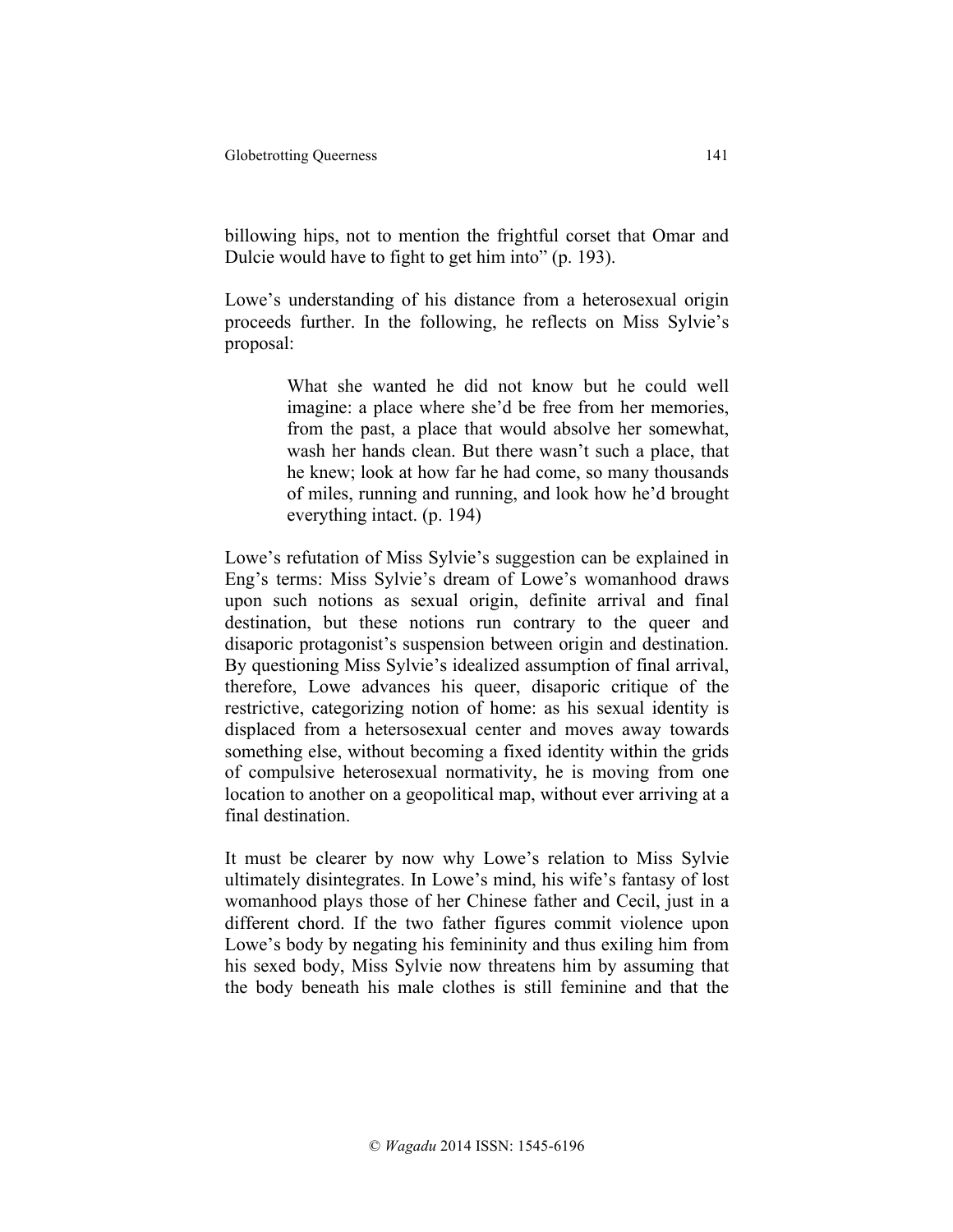home remains reachable after the many years of diaspora. Therefore, the narrator cries repeatedly in horror, "who is to say she wouldn't fold up her fantasies into him and turn him further into something he wasn't, as his father had done and then Cecil?" (p. 114). Saying that "there isn't such a place," Lowe disavows all of the father figures. Our protagonist declares the impossibility of returning home, to embrace his liminality.

#### **Queering Home**

I'd like to conclude this essay by discussing the meaning of the Pagoda. In Powell's novel, the Pagoda serves as the central symbol of Lowe's articulation of a queer, disaporic identity in Jamaica. Critics have interpreted the building of the Pagoda in particular and the novel *The Pagoda* at large as expressions of Lowe's establishment of a new identity in post-emancipation Caribbean society. For example, focusing on the representation of the Chinese shops in West Indian fiction, Ann-Marie Lee Loy (2007) argues that Powell's novel portrays the formation of a Creole West Indian national identity established in and through the resistance of the forces of colonialism. Similarly, reading *The Pagoda* as a narrative of "Lowe's assimilation to black creole culture" (Frydman, 2011, p. 105), Jason Frydman maintains that *The Pagoda* embodies "an anticolonial Jamaican nationalism grounded in queer intimacies" (p. 106). In Frydman's reading, "the Pagoda becomes a model for a national dialectic of memory in which assimilation to the creole majority and cultural pluralism shore one another up" (p. 108).

When these critics consider the Pagoda as "a metaphor for how dispora and displacement can enable new connections, affiliations, and identities" (Chin, 2007, p. 541), they suggest more or less a neat resolution to Lowe's struggle to formulate new belonging in Jamaica. Yet, I want to be cautious about this interpretive tendency. I stress instead that Powell's novel is less interested in the final product that a queer, disporic deconstruction of the heterosexual, static notion of home creates than in the working of the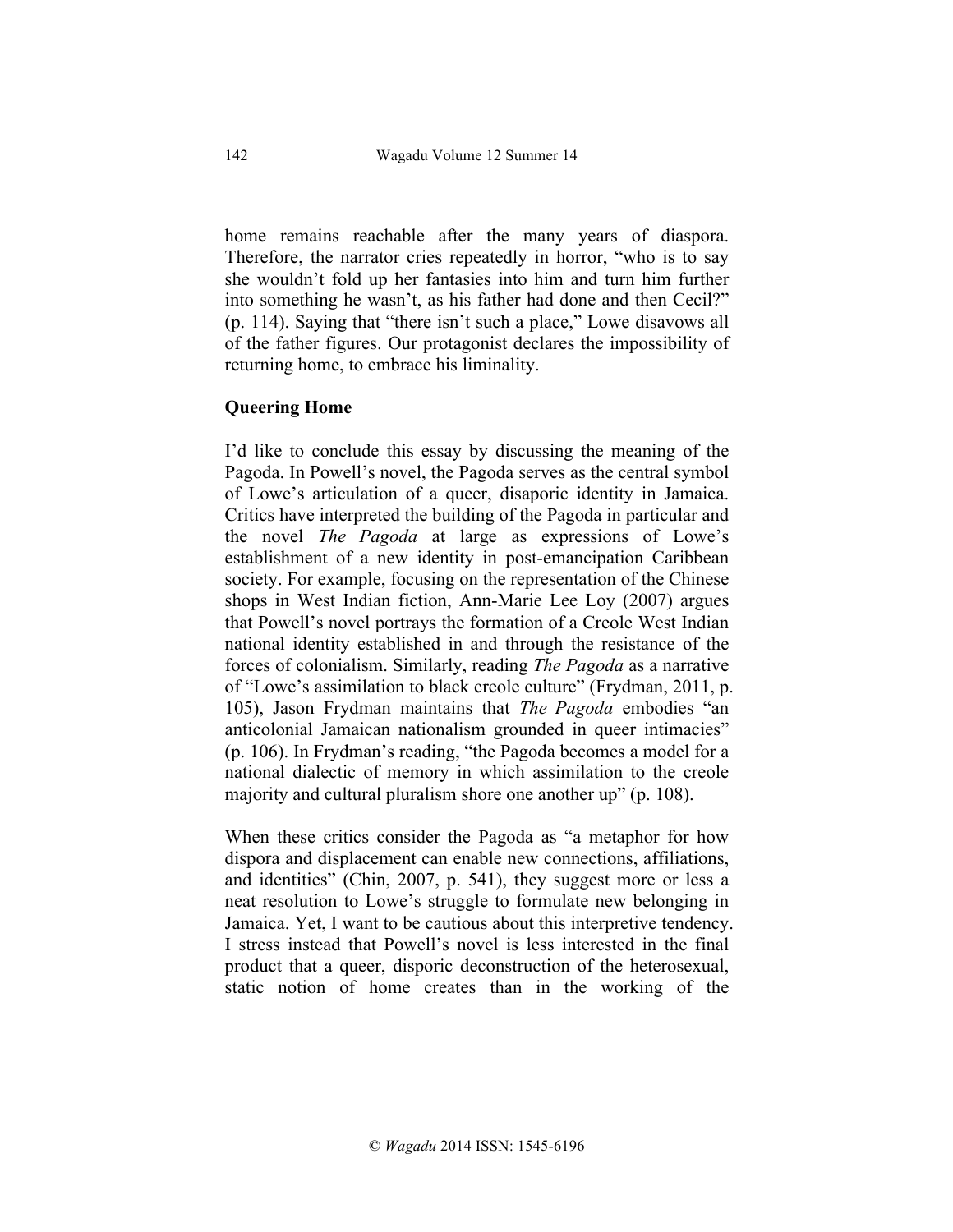deconstructive tool and emancipatory possibilities that it generates. One way that *The Pagoda* demonstrates this point is by emphasizing and challenging the Chinese orientation of the centre. The following description of Lowe's vision of the Pagoda makes it clear that he understands it as a place for and by Chinese people on the island:

> Further in the future, he saw this club, this benevolent society writing its own newspaper, reporting on events affecting Chinese both here and abroad. There would even been an obituary section and another announcing weddings and births, and still another reporting on those murdered in cold blood by the warmongering people, on those whose shops they looted and burned down, on those opening up new businesses. He would call it … And he thought for some time, until he arrived at the title of one of his father's short stories. The Pagoda. Later he would add one or two extra buildings, a home for the aged, maybe even a kind of sanitarium for the ones maimed on the estates, those who couldn't work, too poor to pay the passage home. Maybe even a cemetery, where Chinese people could visit their ancestors, instead of those public plots where the government dumped poor people. (p. 41)

Not surprisingly, the idea of the Chinese meetinghouse does not sit well with Elizabeth's husband, who is a member of the Native Defense Team. When Lowe suggests that his daughter Elizabeth runs the meetinghouse with him, Elizabeth's husband says, "at first is farming and such. Then next thing shop, and before you know, a little shop in every blasted corner you turn. Now is school and property. Soon you have my people working for you on the estates, cleaning for you in the big house….What next, eh?" (p. 73). The Afro-Caribbean man perceives that the Pagoda works with, not against or beyond, the existing three tier racial hierarchy. To the man's challenging question, our protagonist fails to present a satisfactory answer. This failure suggests that the Chinese queer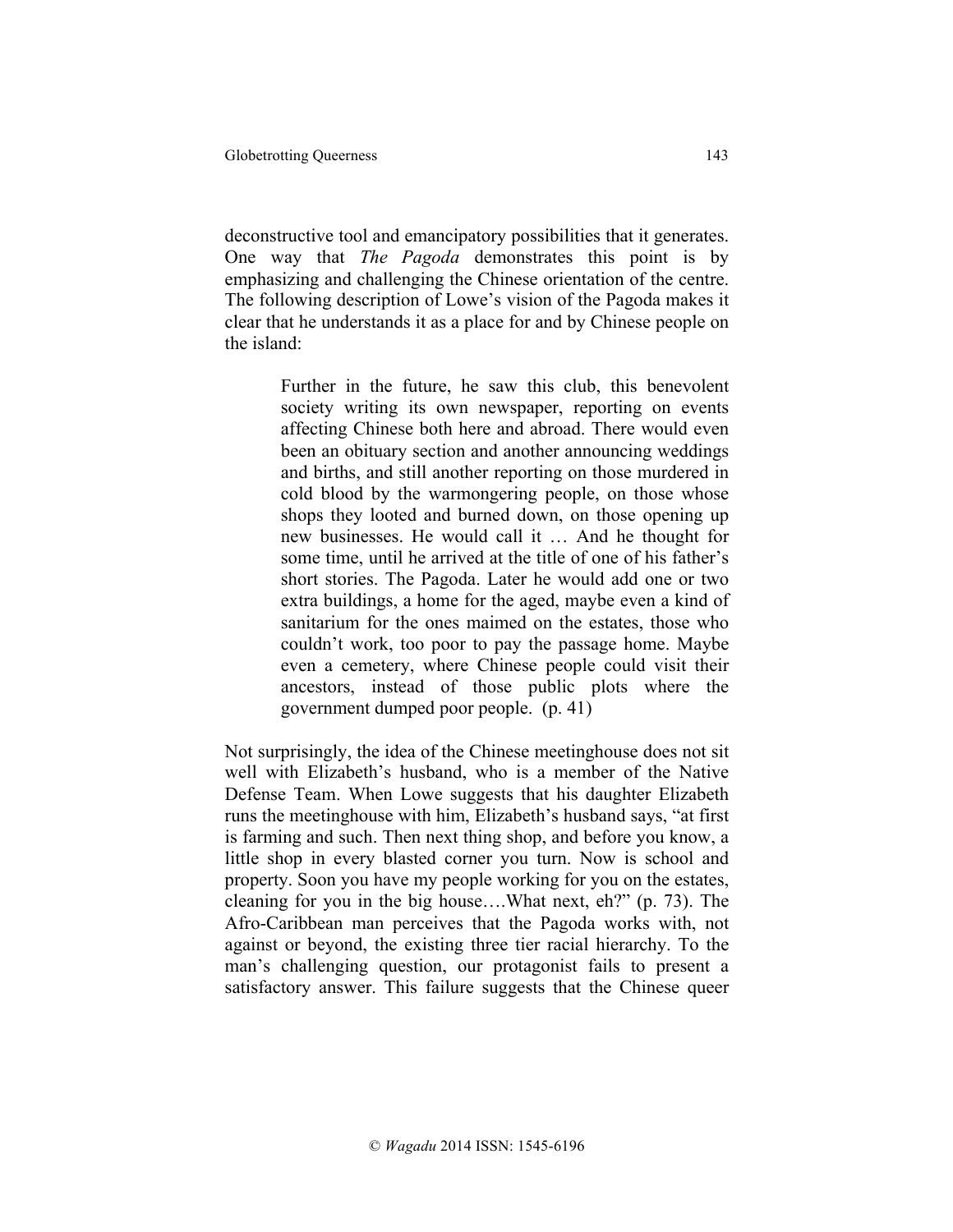immigrant's belonging to Jamaica requires ongoing work of intersectional coalitions, which amplify their emancipatory possibilities in and through "linkings of localities that take place across and below the level of the nation-state" (Lowe and Lloyd, 1997, p. 25). When viewed in this light, it is significant that the readings that do not fully consider the limits of the Pagoda's Chinese orientation end up resuscitating the idea of returning home. Sheri-Marie Harrison (2009) claims, for instance, "the Pagoda establishes a tradition that will preserve his culture in a foreign land for his descendants and those of his fellow Chinese….The letter that is meant to help Elizabeth discover who he is leads to Lowe's recovery of his female self, Lau A-Yin."

*The Pagoda* criticizes the restrictive notion of home limited by essentialized national, geographical boundaries, but it refuses to portray the final result of successful deconstructions. Instead, it emphasizes that our protagonist's queer, disaporic journey is an ongoing process and that the Pagoda itself needs to be deconstructed. The Chinese centre is significant for what it will accomplish, as opposed to what it has already accomplished.

In this essay, I have shown that Lowe's journey after the destruction of the shop is synonymous with his queering of the triple meaning of home. The journey is successful to a certain degree, but Lowe's project requires unceasing critical scrutiny. I conclude this essay, by presenting Lau A-Yin. Lau is certainly more queer than Lowe but is not quite out there yet. He is "suspended between an in and out of the closet" (Eng, 1997, p. 32).

> I stay here with my hair grown way down to my waist, but thin and without any life, with Miss Sylvie's dresses on my back, with her colors on my nails, with her rouge on my cheeks, her jewelry on my fingers and throat. I don't go out much, health is too shaky, plus how to go out like this. The people would put me in asylum. Though am only just being me for the first time in my whole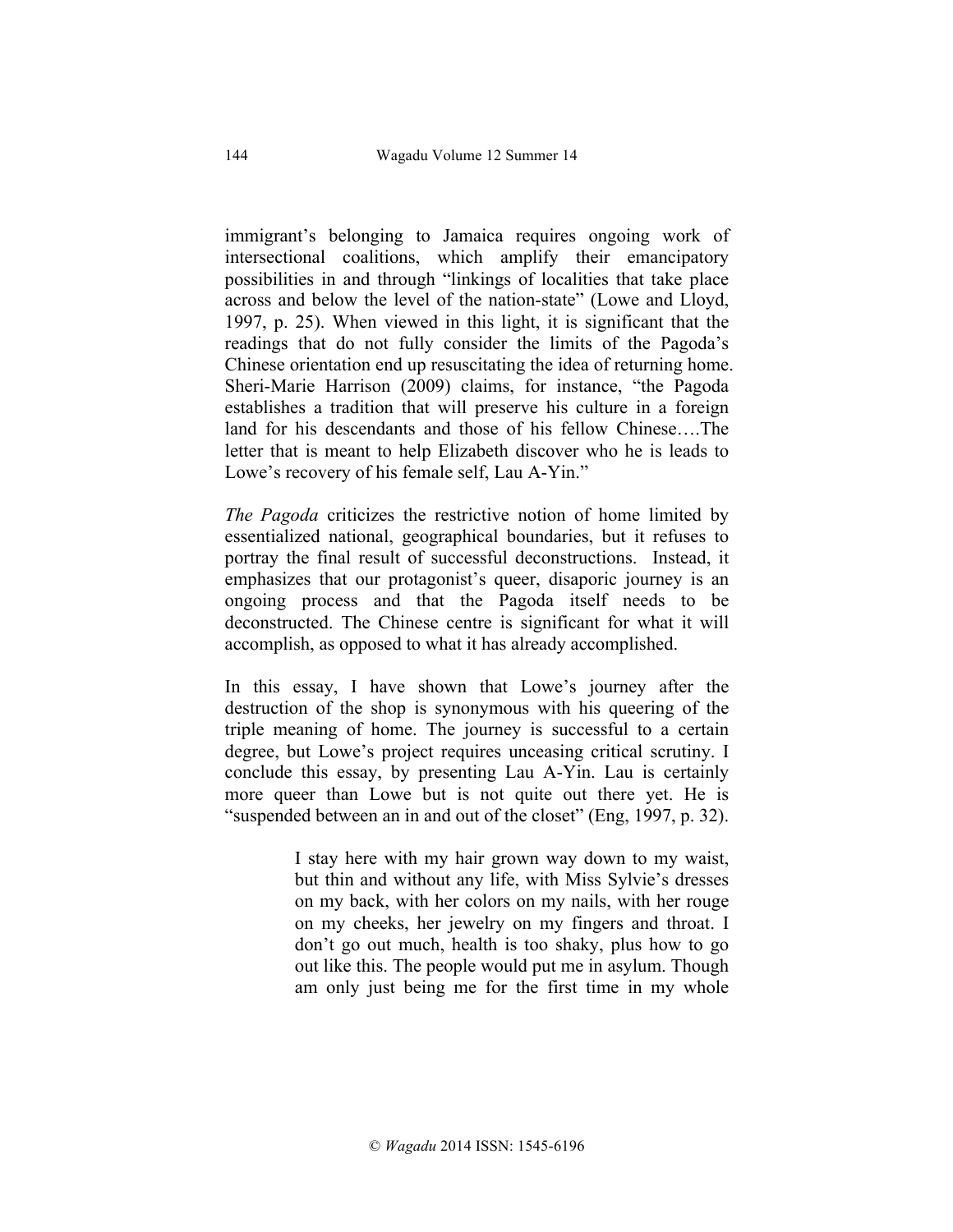entire life. People don't like surprises. They don't like truth. (p. 240)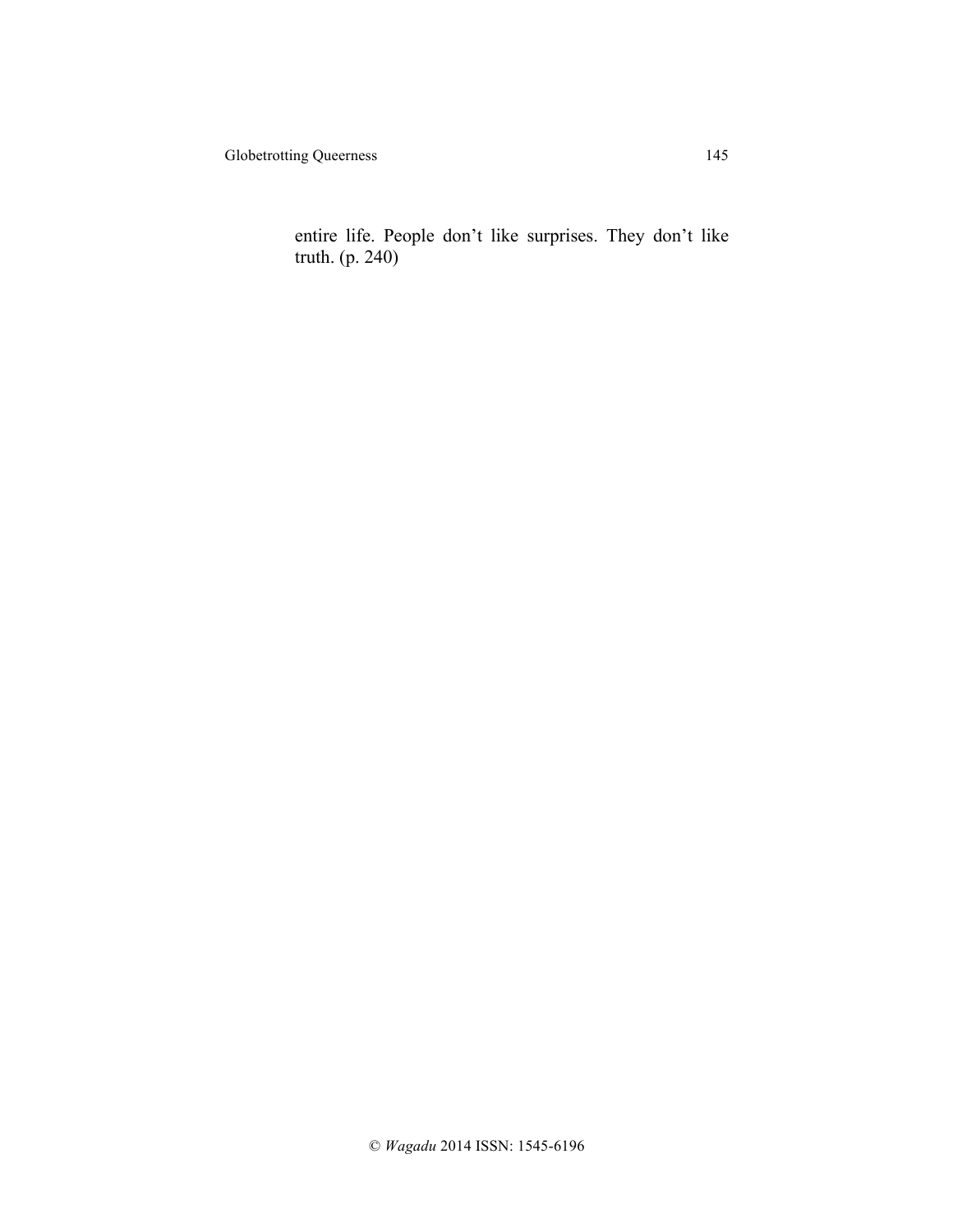### **References**

- Alexander, M. J. (1997). Erotic Autonomy as a Politics of Decolonization: An Anatomy of Feminist and State Practice in the Bahamas Tourist Economy. In M. Jacqui Alexander and Chandra Talpade Mohanty (Eds.), *Feminist Genealogies, Colonial Legacies, Democratic Futures*  (pp.63-100). New York: Routledge.
- Bonacich, E. (1973). A theory of middleman minorities. *American Sociological Review*, *38*(5), 583-594.
- Chin, T. (2007). The novels of Patricia Powell: Negotiating gender and sexuality across the disjunctures of the Caribbean diaspora. *Callaloo*, *30*(2), 533-545.
- Emmer, P. (2000). 'A Spirit of Independence' or lack of education for the market? Freedmen and Asian indentured labourers in the post-emancipation Caribbean, 1834-1917. *Slavery & Abolition: A Journal of Slave and Post-Slave Studies*, *21*(2), 150-168.
- Eng, D. (1997). Out here and over there: Queerness and diaspora in Asian American studies. *Social Text*, *52/53*, 31-52.
- Friedman, S. S. (2004). Bodies on the move: A poetics of home and diaspora. *Tulsa Studies in Women's Literature*, *23*(2), 189-212.
- Frydman, J. (2011). Jamaican nationalism, queer intimacies, and the disjunctures of the Chinese diaspora: Patricia Powell's *The Pagoda*. *Small Axe, 34*, 95-109.
- Harrison, S. M. (2009). 'Yes, Ma'am, Mr. Lowe': Lau A-Yin and the politics of gender and sexuality in Patricia Powell's

146